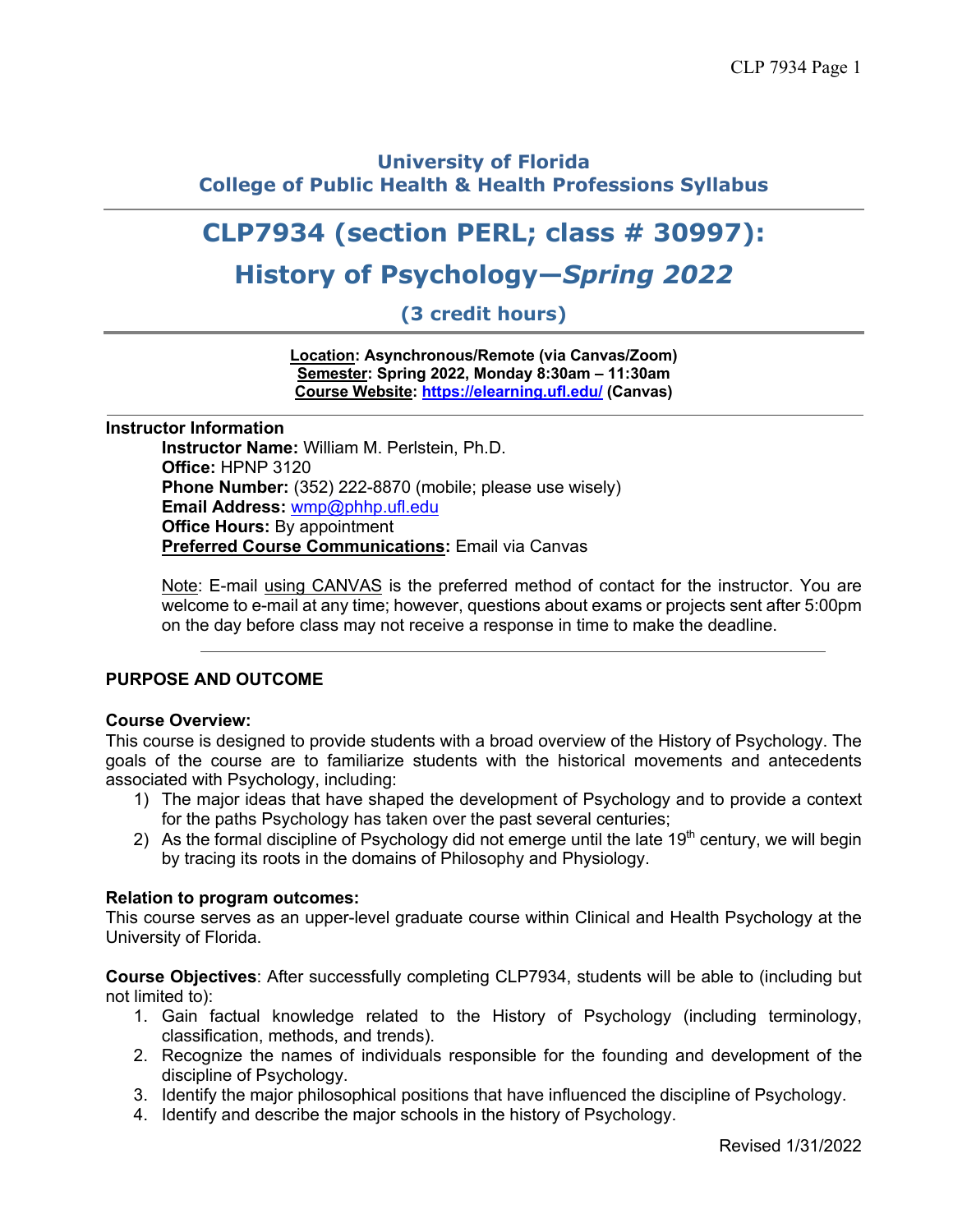- 5. Name important dates in the history of Psychology.
- 6. Describe how the discipline has evolved over time and identify major paradigm shifts.
- 7. Explain how the events of the past have shaped the current discipline of Psychology.

#### **Instructional Methods:**

Lecture, class discussion (when possible during the semester), and small-group and individual work will comprise the majority of class sessions. The role of the instructor will be to: present an overview of relevant topics, provide additional reading material and learning resources with up-to-date research findings, facilitate discussion of selected topics, and provide timely feedback. Expectations for students are to attend class fully prepared, participate in class discussions, and read assigned materials prior to class in preparation for lecture. Following most class sessions, students will be expected to complete a **3-2-1 exercise** in which they describe: a) "*3 new things I have learned from the lecture*," b) "*2 things in the lecture I found particularly interesting*;" and c) "*1 thing from the lecture that I still have a question about.*" These exercises will be completed through the Canvas *Discussion Board*, as will be described during the first class meeting. These 3-2-1 assignments will be graded for *completion*. Please have them completed within 24-hours of the classes for which they are assigned. I will do my best to provide feedback in a timely manner.

#### **Required Equipment**

See UF Student Computer Requirements. Your program may have additional requirements. For this course you will need a computer that can run the Google Chrome browser with high-speed internet access, a webcam, and microphone.

For technical support for this class, please contact the UF Help Desk at: Learning-support@ufl.edu, (352) 392-HELP (option 2), or https://lss.at.ufl.edu/help.shtml 3

## **The Respondus LockDown Browser Proctoring Service**

For the graded exams, this course will use The Respondus LockDown Browser. Your exam will say "requires use of the LockDown browser" in the title of the exam and you will not be able to begin the exam in a traditional browser. If you have not already installed the browser, you will be given a link to download the browser, or you may install the browser at any time. (All UF Computer Labs have LockDown browser installed.) Once you have installed the browser, you may use it for all future exams requiring the use of the LockDown browser. Once you have installed the browser on your computer, open the LockDown browser. It will open directly to the Canvas log-in page. Click login in the upper right corner and login using your gatorlink username and password. You will then be in Canvas. Go to the course where the test is being given and begin the quiz. You want to make sure you have a strong, reliable internet connection when using LockDown browser. It is not recommended to take the quiz from a cafe or other open wireless connection. When taking a quiz in the LockDown browser, your computer will be disabled for all purposes except for taking the quiz. You cannot visit another website, open another application, or copy/print any screen.

The only way to get out of the LockDown browser is to submit your exam.

#### *Exam Rules*

Check your syllabus for other rules related to quizzes and exams. Examples:

• Exams and quizzes will be administered as described in the course schedule.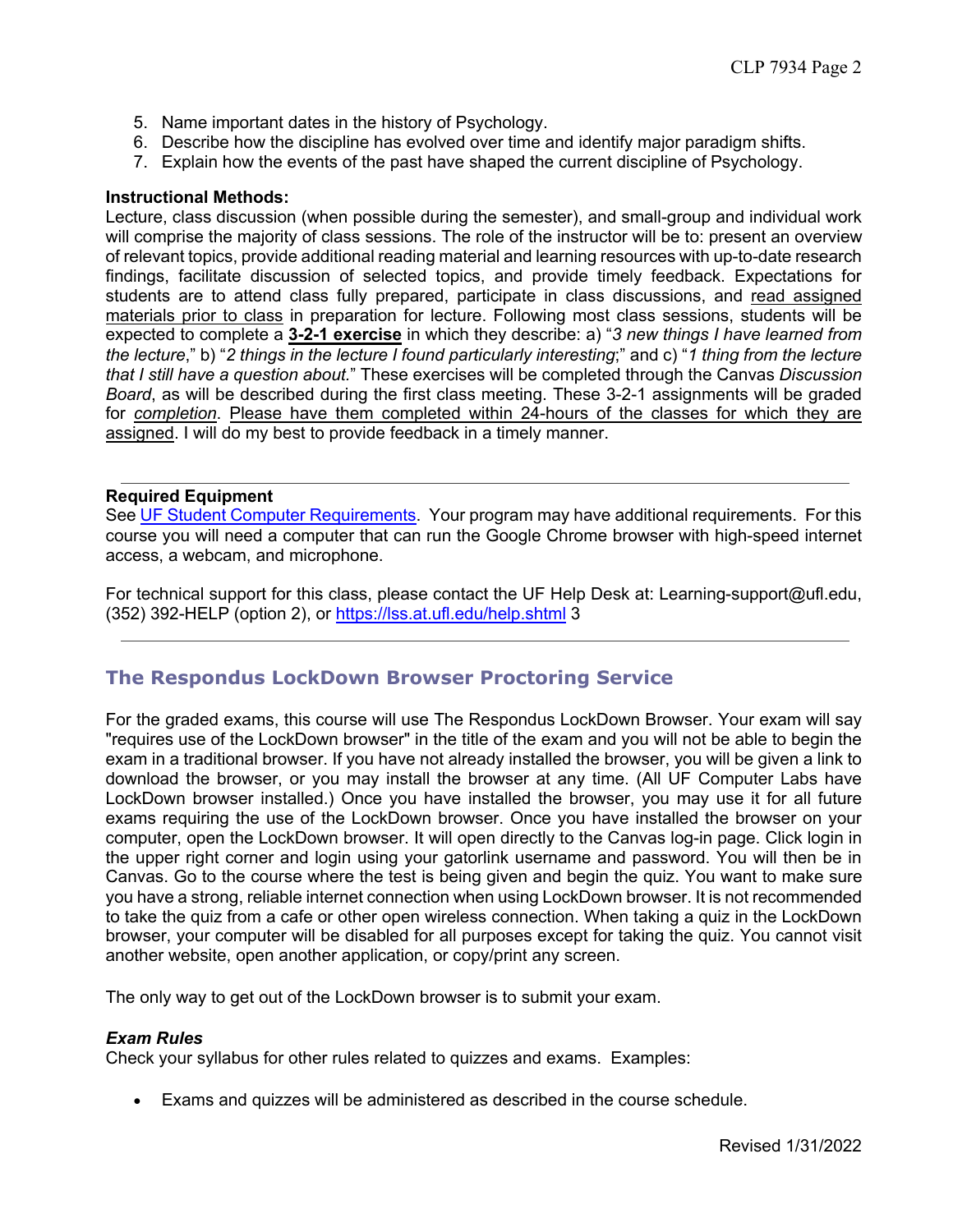- Exams and quizzes will be closed book & closed notes, unless otherwise noted during class by the instructor.
- Some faculty allow students to have blank sheets of paper as scrap paper or a calculator, but you will be required to use your camera to show both sides of paper or calculator when this is allowed. If it is not specifically stated in the syllabus, don't bring extra materials.
- Exams may be taken at a student's home. Students must plan to take their exam in an environment where other people are not in the room during the exam.
	- o You are required to pan your camera around the room and your desk and clear it of anything not allowed in the exam.

## **DESCRIPTION OF COURSE CONTENT**

**Topical Outline/Course Schedule** (this schedule and/or contents are *subject to change*)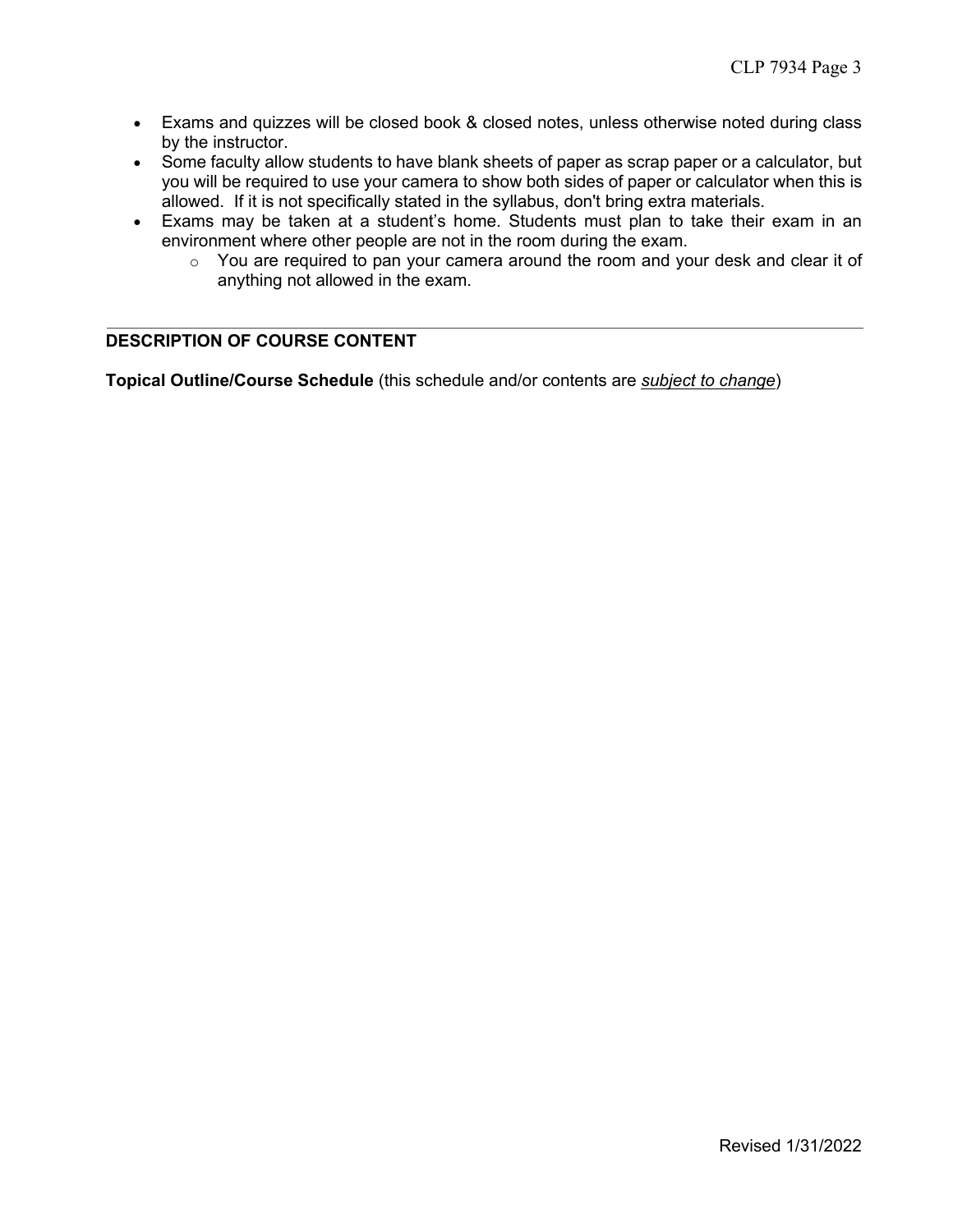| We<br>ek       | Dat<br>es    | Topic(s)                                                        | <b>Readings</b><br>(to be completed before class)<br>Additional readings may be uploaded to<br><b>Canvas based on class interest or guest</b><br>speakers. Please check Canvas weekly. I will<br>notify class during class (and via Canvas<br>email) of any updates.                                                                                                                                                                                                                                                                                                                                                                         | <b>Assignme</b><br>nts Due                                                                                                                             | <b>Quizzes/Ex</b><br>ams<br>(bi-weekly<br>quizzes,<br>with due-<br>date listed) |
|----------------|--------------|-----------------------------------------------------------------|----------------------------------------------------------------------------------------------------------------------------------------------------------------------------------------------------------------------------------------------------------------------------------------------------------------------------------------------------------------------------------------------------------------------------------------------------------------------------------------------------------------------------------------------------------------------------------------------------------------------------------------------|--------------------------------------------------------------------------------------------------------------------------------------------------------|---------------------------------------------------------------------------------|
|                | 1/10         |                                                                 | <b>NO CLASS</b>                                                                                                                                                                                                                                                                                                                                                                                                                                                                                                                                                                                                                              |                                                                                                                                                        |                                                                                 |
| 1              | 1/17<br>1/24 | Introduction<br>, Syllabus &<br>Course<br>Overview              | <b>NO CLASS - MLK holiday</b><br>Syllabus Introduction, Overview & Survey<br>$\bullet$<br>https://opentextbc.ca/introductiontopsych<br>$\bullet$<br>ology/chapter/1-2-the-evolution-of-<br>psychology-history-approaches-and-<br>questions/ (this reading serves as a<br>scoping overview of the HX of<br>Psychology)                                                                                                                                                                                                                                                                                                                        | Complete<br>$3 - 2 - 1$<br>template                                                                                                                    |                                                                                 |
| $\overline{2}$ | 1/31         | <b>Revisions</b><br>in the<br>Traditional<br>View of<br>Science | Problems in Writing a History of<br>$\bullet$<br>Psychology, Why Study the History of<br>Psychology, & What is Science (Ch. 1;<br>pp. 2-7)<br>https://opentextbc.ca/introductiontopsych<br>$\bullet$<br>ology/chapter/1-1-psychology-as-a-<br>science/<br>Thomas Kuhn and the Nature of Scientific<br>$\bullet$<br>Progress (Ch. 1; pp. 9-11).<br>Listen to: Podcast Hidden Brain "How<br>$\bullet$<br>Science Spreads: Smallpox, Stomach<br>Ulcers, And 'The Vegetable Lamb Of<br>Tartary:"<br>https://www.npr.org/2019/01/11/6844356<br>33/how-science-spreads-smallpox-<br>stomach-ulcers-and-the-vegetable-lamb-<br>of-tartary (~38 min) | Complete<br>$3 - 2 - 1$<br>template                                                                                                                    | Syllabus<br>Quiz<br>(Canvas;<br>due 1/31,<br>11:59pm;<br>ungraded)              |
|                | 2/7          |                                                                 | NO CLASS-PERLSTEIN OUT FOR DOC APPT.                                                                                                                                                                                                                                                                                                                                                                                                                                                                                                                                                                                                         |                                                                                                                                                        |                                                                                 |
| 3              | 2/14         | The early<br>Greek<br>Philosopher<br>S                          | Socrates, Plato & Aristotle (Ch. 2;<br>pp. 27-29; 39-57)<br>Due to technical difficulties with<br>my ppt, I'll also include some<br>discussion of topics not presented<br>during 1/31 class                                                                                                                                                                                                                                                                                                                                                                                                                                                  | <b>Assignme</b><br>nt #1<br>(Biograph<br>ical<br><b>Statement</b><br>) Due<br>5pm, 2/14<br>via canvas<br>upload<br>Complete<br>$3 - 2 - 1$<br>template |                                                                                 |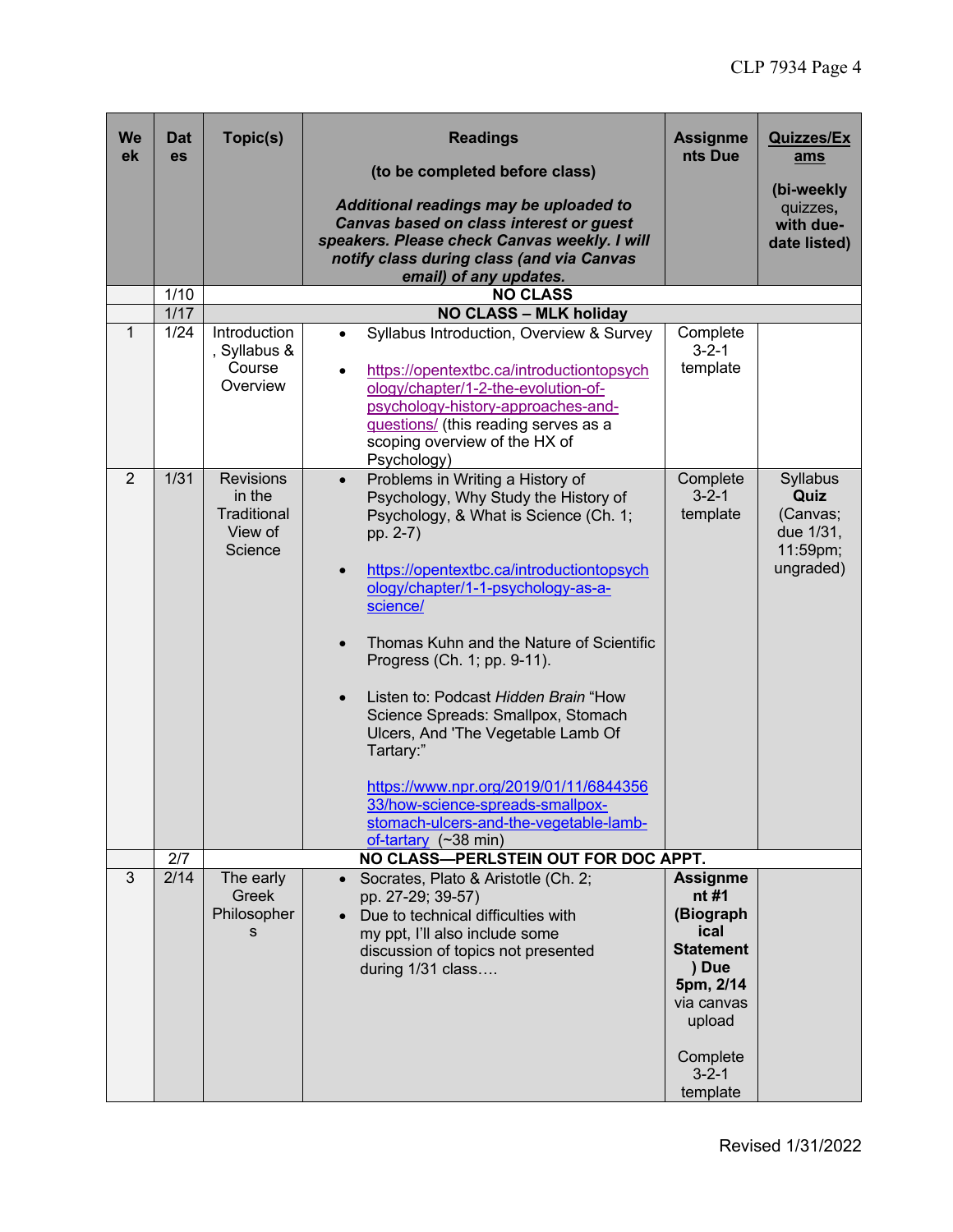| 4              | 2/21 | Renaissanc<br>e Science<br>&<br>Philosophy                                                                                                                                                                                     | The Nature of the Good Life (Ch.<br>$\bullet$<br>3)<br>Renaissance Science &<br>$\bullet$<br>Philosophy (Ch. 4, p. 91)<br>Beginnings of Modern Science-<br>Bacon & Descartes (Ch. 4; pp.<br>$106 - 116$<br>Listen to: Podcast Hidden Brain<br>"Minimizing Pain, Maximizing Joy"<br>https://hiddenbrain.org/podcast/minimizing<br>-pain-maximizing-joy/ (~54 min.) | Complete<br>$3 - 2 - 1$<br>template |                                                                                                                                                                                |
|----------------|------|--------------------------------------------------------------------------------------------------------------------------------------------------------------------------------------------------------------------------------|-------------------------------------------------------------------------------------------------------------------------------------------------------------------------------------------------------------------------------------------------------------------------------------------------------------------------------------------------------------------|-------------------------------------|--------------------------------------------------------------------------------------------------------------------------------------------------------------------------------|
| 5              | 2/28 | Empiricism<br>&<br>Rationalism                                                                                                                                                                                                 | • Empiricism (Ch. 5) Hobbes,<br>Locke, Hume, Mill (pp. 120-129)<br>Rationalism (Ch.6) Kant (pp. 165-<br>166; 176-181)                                                                                                                                                                                                                                             | Complete<br>$3 - 2 - 1$<br>template | Quiz 1<br>(Canvas)<br>Will cover<br>readings<br>from<br>classes 2-4.                                                                                                           |
|                | 3/7  |                                                                                                                                                                                                                                | <b>NO CLASS - Spring Break</b><br>$(3/5 - 3/12)$                                                                                                                                                                                                                                                                                                                  |                                     |                                                                                                                                                                                |
| 6              | 3/14 | Romanticis<br>m &<br><b>Existentialis</b><br>m                                                                                                                                                                                 | Ch. 7 (entire chapter = $pp. 191-214$ )                                                                                                                                                                                                                                                                                                                           | Complete<br>$3 - 2 - 1$<br>template |                                                                                                                                                                                |
| $\overline{7}$ | 3/21 | Physiology<br>&<br>Psychophyi<br>scs;<br>Early<br>Approache<br>s to<br>Psychology<br>Complete<br>LockDow<br>n Brower<br><b>Practice</b><br>Quiz" to<br>install<br>LockDown<br>Browser,<br>any time<br>between<br>$3/14 - 3/26$ | Early Developments in Physiology & the<br>$\bullet$<br>Rise of Experimental Psychology (Ch. 8;<br>pp. 215-223; 226-241)<br>Volunteerism (Ch. 9; 243-251)                                                                                                                                                                                                          | Complete<br>$3 - 2 - 1$<br>template | Quiz 2<br>(Canvas)<br>Will cover<br>readings<br>from<br>classes 5-6.<br><b>LockDown</b><br><b>Brower</b><br><b>Practice</b><br>Quiz<br>(ungraded;<br>due by<br>11:59pm<br>3/26 |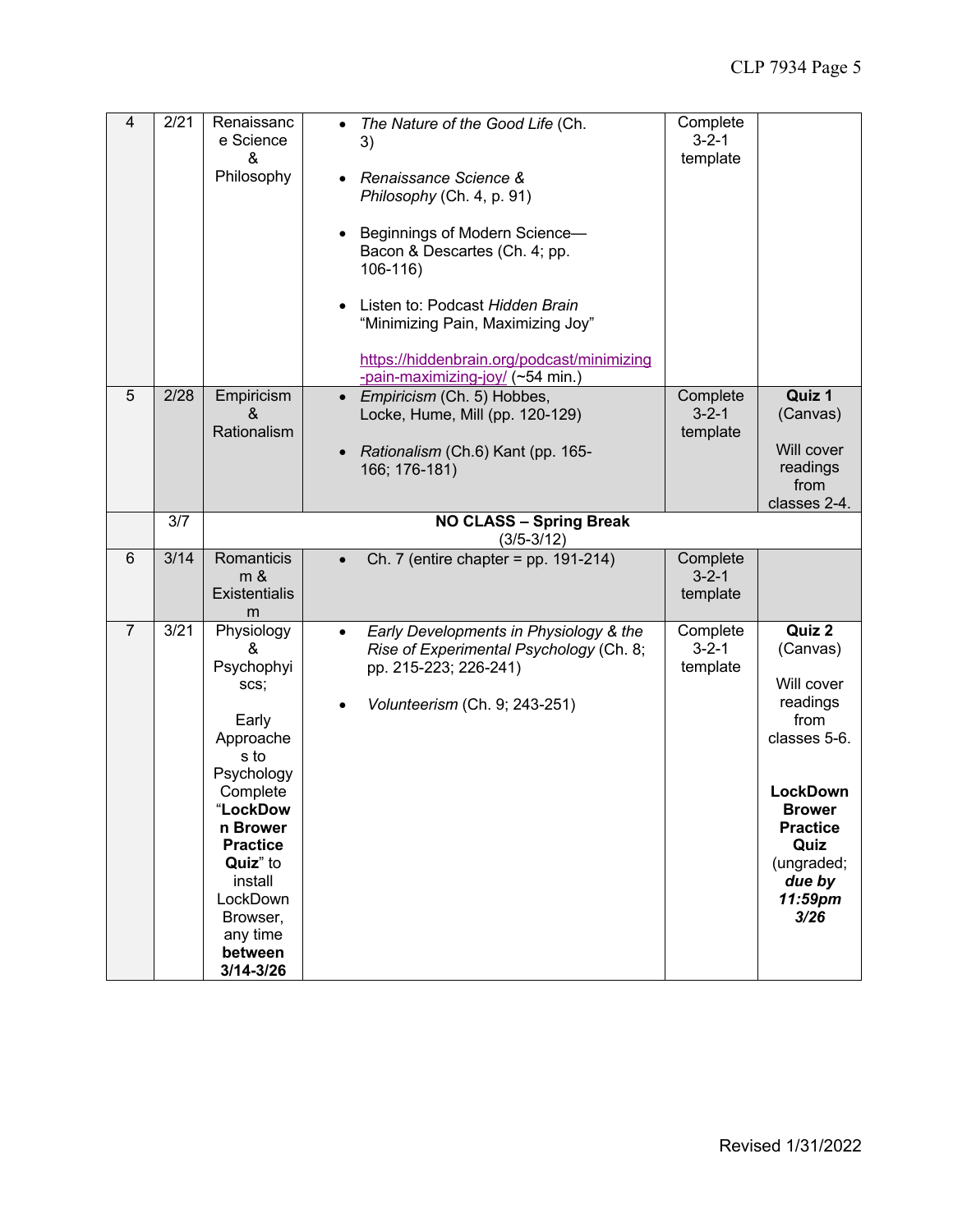| 8  | 3/28 | Evolution &<br>Individual<br><b>Differences</b><br>American<br>Psychology<br>&<br>Functionali<br>sm | The Darwinian Influence (Ch. 10,<br>$\bullet$<br>entire chapter)<br>Functionalism (Ch. 11, entire<br>chapter)<br><b>EXAM 1 via Canvas</b>                                                                                                                                       |                                                                                                                                                                                        | Exam 1 (Via<br>Canvas;<br>due<br>11:59pm<br>3/28; open<br>4pm)<br>Covers<br>assigned<br>readings<br>weeks 1-7 |
|----|------|-----------------------------------------------------------------------------------------------------|---------------------------------------------------------------------------------------------------------------------------------------------------------------------------------------------------------------------------------------------------------------------------------|----------------------------------------------------------------------------------------------------------------------------------------------------------------------------------------|---------------------------------------------------------------------------------------------------------------|
| 9  | 4/4  | <b>Behavioris</b><br>m<br>Neo-<br><b>Behavioris</b><br>ms                                           | Behaviorism (Ch. 12, entire chapter)<br>$\bullet$<br>Neo-Behaviorism (Ch. 13, entire chapter)<br>$\bullet$<br>Maybe presentation by Dr. Peter Lang (will<br>$\bullet$<br>confirm in advance)<br>If so, additional reading in Canvas files<br>[Lang (2016). Closing the divide]. | <b>Assignme</b><br>nt #2:<br>(Kognito<br>training<br>certificate<br>DUE:<br>5pm, 4/4;<br>please<br>upload via<br>Canvas<br>assignmen<br>ts tab)<br>Complete<br>$3 - 2 - 1$<br>template |                                                                                                               |
| 10 | 4/11 | Early<br>Considerati<br>ons of<br>Mental<br><b>Illness</b>                                          | Mental Illness (Ch. 15, entire chapter)<br>$\bullet$<br>Psychoanalysis (Ch. 16, entire chapter)                                                                                                                                                                                 | Complete<br>$3 - 2 - 1$<br>template                                                                                                                                                    |                                                                                                               |
| 11 | 4/18 | Humanistic<br>Psychology<br>Psychobiol<br>ogy                                                       | Humanistic Psychology (Ch. 17, pp. 537-<br>$\bullet$<br>555)<br>Psychobiology (Ch. 18; entire chapter)<br>Cognitive Psychology (Ch. 19, pp. 574-<br>590, 594-596)                                                                                                               | Complete<br>$3 - 2 - 1$<br>template                                                                                                                                                    | Quiz 3<br>Will cover<br>readings<br>from<br>classes 9-<br>10.                                                 |
|    | 4/19 |                                                                                                     | No class--reminder of due-date for Assignment #3                                                                                                                                                                                                                                | <b>Assignme</b><br>nt #3<br>(Academic<br>Genogram<br>$)$ due<br>5pm, 4/19<br>via<br>Canvas<br>upload                                                                                   |                                                                                                               |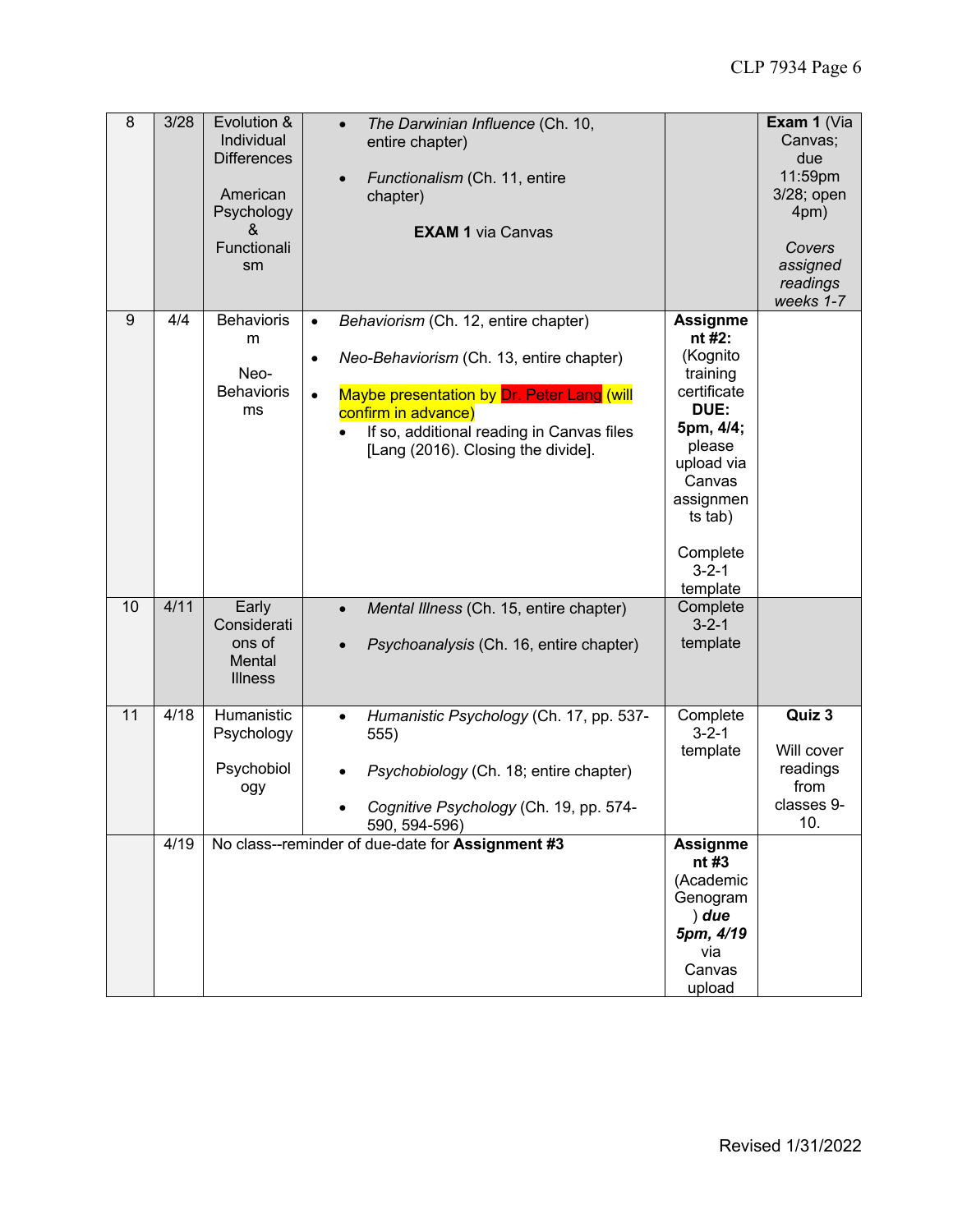| 4/25 | <b>NO CLASS</b> | Exam 2        |
|------|-----------------|---------------|
|      | "UF Finals      | (during UF    |
|      | Week"           | <b>FINALS</b> |
|      | $(4/23 - 4/29)$ | time; via     |
|      |                 | Canvas 3-     |
|      | <b>FINAL</b>    | 5pm, 4/27     |
|      | <b>EXAM</b>     |               |
|      | 4/27,           | Covers        |
|      | 3-5pm via       | assigned      |
|      | <b>Canvas</b>   | readings      |
|      |                 | weeks 8-11.   |

## *Kognito Training:*

Kognito is a free online training simulation course that teaches effective techniques to help and refer friends, classmates, and peers around you who might be showing signs and symptoms of emotional distress. Kognito has three unique training modules, one for friends and family of students, one for faculty members, and one for helping student veterans. You are only expected to complete the At-Risk for Students module, though I encourage you to explore the other modules as well.

As a friend, family member or UF peer, you may be the first one to notice signs of distress of someone around you. At UF, it is our shared responsibility to look out for one another and we are here to support you help distressed students. The UF Counseling and Wellness Center offers a free online resource, Kognito, to help you practice having difficult conversations and learn tools for when students show signs of stress. With Kognito, you can learn how to talk about these signs, practice sharing your concerns, and learn how to motivate the person in distress to seek help.

To take this course, follow these instructions:

- 1. Go to kognitocampus.com
- 2. Click on "Create a New Account"
- **3. \*DO NOT USE THE SAME PASSWORD AS YOUR GATORLINK ACCOUNT\***
- 4. Fill out form and use the enrollment key: uflstudent
- 5. Select your category
- 6. Follow the on-screen instructions
- 7. Download your certificate of completion and upload to the corresponding Assignment in Canvas

#### **Questions or concerns? Email a Kognito Program Ambassador at Kognito-UF@ufl.edu.**

#### **Course Materials and Technology:**

*Required Textbook:* T. Henley (2019). *Hergenhahn's An Introduction to the History of Psychology*  $(8<sup>th</sup>$  edition). Boston, MA: Cengage Learning. ISBN-13: 9780357695227. This is an e-book, available from Cengage Learning.

- **Additional Readings:** as indicated in syllabus; will be made available via Canvas files tab.
- **Electronic Device:** There will be "in-class" or scheduled assignments, quizzes or exams administered via Canvas (as described within this syllabus). An electronic device with internet and Canvas capabilities is required (e.g., laptop, tablet; preferably with **Firefox** browser for full Canvas functionality). Please contact the UF Computer Help Desk (contact information below) if you have questions or concerns regarding your device's capabilities.
- **Canvas:** Canvas is the course management system that you will use for this course. Canvas is accessed by using your Gatorlink account name and password at elearning.ufl.edu. There are several tutorials and student-help links on the Canvas login site. **Canvas works best with the Firefox browser**.
- If you have technical questions call the UF Computer Help Desk at 352-392-HELP or send email to helpdesk@ufl.edu. You are responsible for checking your account prior to each class to determine how you should prepare for the upcoming class.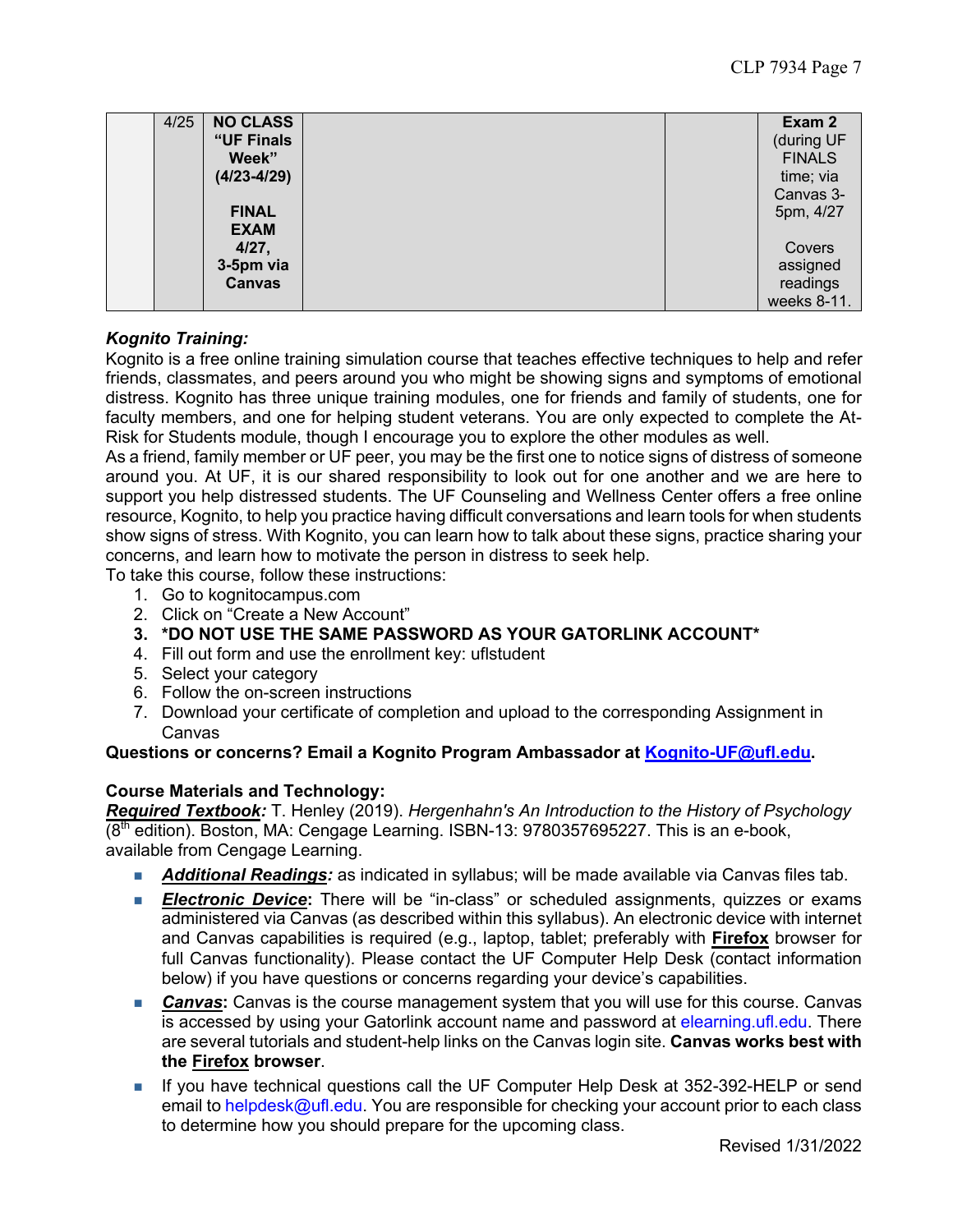For technical support for this class, please contact the UF Help Desk at:

- Learning-support@ufl.edu
- (352) 392-HELP select option 2
- https://helpdesk.ufl.edu/

## **ACADEMIC REQUIREMENTS AND GRADING**

## **Exams:**

There will be TWO (2) exams—a midterm and a final; each will be worth 30.03% of the total grade. The final exam will not be cumulative and will cover material from lectures, readings, and in-class presentations or discussions. The format of exams will be multiple choice and short answer, and typically include a short-answer extra-credit question. There will be no make-up exams, except for documented medical reasons (i.e., physician note); other documented emergencies may or may not be approved pending decision by the instructor. If you miss an exam, you will receive a score of zero on that exam. Students who must miss class on the day of an exam may request arrangements to take the exam early, pending approval by the instructor. Such requests should be submitted in writing to the instructor *as early as possible* in the semester; these arrangements must be made early in the semester or they will not be considered. Exams will be administered through Canvas; thus, a compatible electronic device will be required to take the exam. Exams will be set-up such that you cannot access other browsers or windows on your device while the exam is in session (i.e., using LockDown Browser).

Class attendance will be rewarded via the inclusion of in-class information in each exam that is not covered in the textbook. Exam #2 will be the Final Exam which will occur during "finals week" (on **4/27, 3-5pm**, as determined by UF).

#### **Canvas Quizzes:**

There will be three (3) bi-weekly graded quizzes during this course, each will contribute 5 points 1.5% to your final grade (for a total of 4.50% of your final grade). Quizzes will be administered outside of class time via Canvas—typically quizzes will **open 4pm** on the day they're assigned and must to be **completed by 11:59pm** the day on which they are assigned. Quiz content may come from any lecture, Henley text readings for the specified 2 previous class sessions, and will typically comprise 5 multiple-choice questions. Quizzes missed due to *unexcused* absences will be given a zero. Quizzes are closed-book and no notes will be allowed. A Canvas-compatible electronic device will be required to take the quizzes. Quizzes are closed-book, to be completed independently; no notes will be allowed. Quizzes are closed-book and no notes will be allowed. As the quizzes won't be monitored using an electronic proctoring service (used only when assignments are >15% of the course grade), students are expected to adhere to the Academic Integrity code (outlined below) and not use notes and/or text to aid their performance.

## **Assignments Submitted to Canvas:**

There will be two (3) graded assignments in this course, as described below. The assignments will vary in nature; for example, they will include online discussion-board posts, and/or trainings.

- *1) Assignment #1: Biographical Statement.* This will help me to learn about each of you your backgrounds, interests, and goals for the class. This assignment is due 5pm, 2/7. This assignment will contribute 5 points (1.5%) to the final grade.
- *2) Kognito training certificate.* Ordinarily, I would have a Kognito ambassador conduct a brief Kognito workshop during class. In lieu of this for the current semester and the blended learning format, please complete the Kognito training link to complete the certificate. *If you have*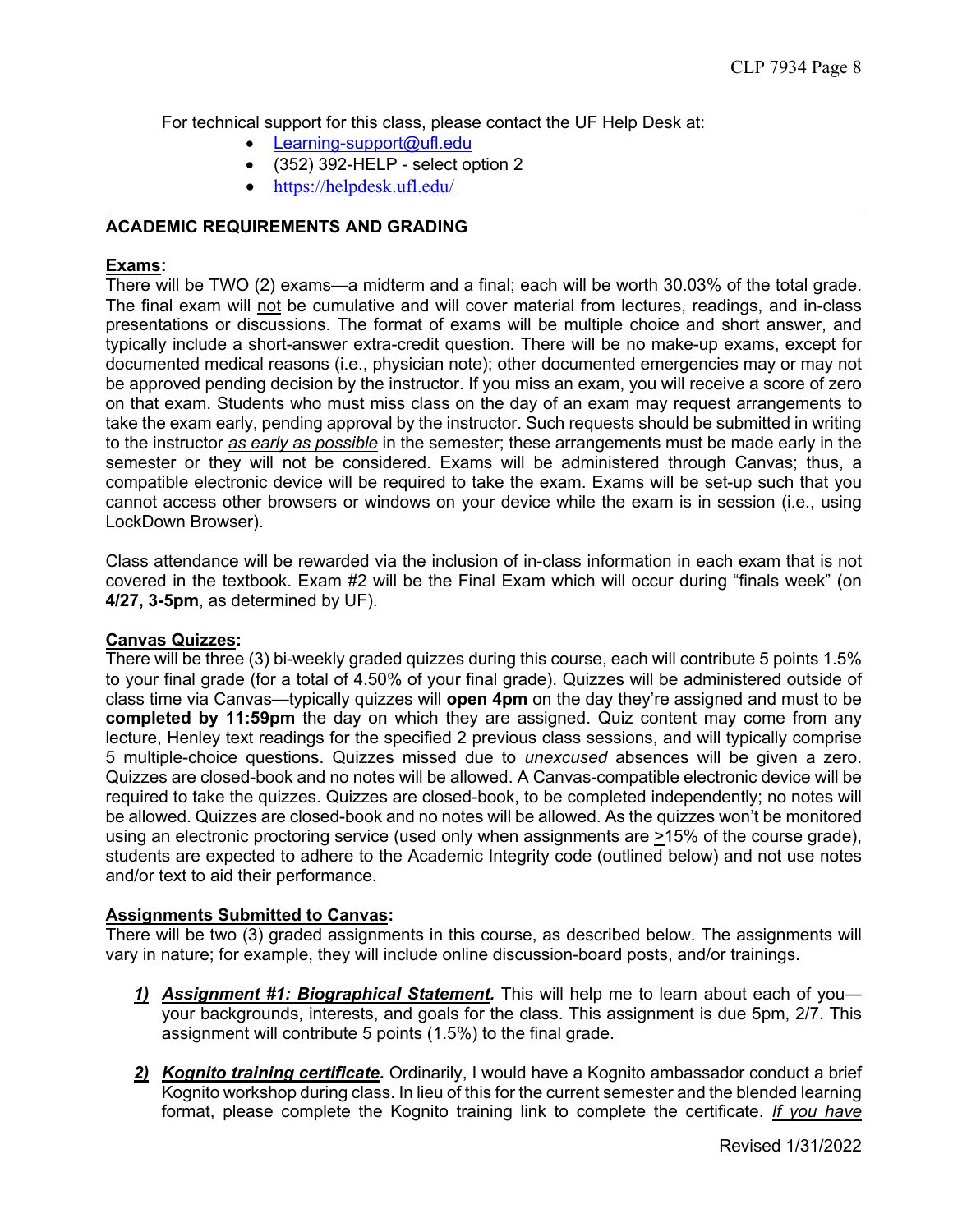*completed a Kognitio-training certificate within the past 12 months, you're welcome to include that as an upload to the assignment for credit.* This assignment will contribute 5 points (1.5%) to the final grade.

*3) End of term paper:* You will be asked to complete an end-of-term paper. This would comprise creating an academic "genogram" (family lineage) of you and your faculty mentor, going back several generations. The primary aim would be to gain a better understanding of your academic lineage. Try to go back 2-3 generations from your faculty mentor. You'll likely notice that there are crossing genograms (i.e., in-breeding) among your classmates.

You can accomplish this in several ways:

- 1) Interview of your faculty mentor, and/or;
- 2) Use the "academictree.org" website.

Write a brief description of your mentor and his/her academic "parents," to include area(s) of study, university of degree, and their major contribution to the field of psychology.

I'll provide an example of my academic genogram early in the semester, to provide an example of what's expected. This assignment will be graded for completion, and will contribute 40 points (12.01%) to the final grade.

#### **Attendance:**

Attendance will be expected at every class, except for the two take-home/Canvas exam days and for students who don't have time conflicts with our Monday zoom gathering (as I know some have). Understanding that many of you are engaged in clinical (& research) activities, I am aware that these can sometimes impact ability to attend class. I will be flexible in this respect and ask that you contact me (preferably, in advance) about conflicts regarding attendance.

#### **Participation:**

Your active engagement in the class will be assessed, through both activity in the class discussions via Canvas Discussions associated with assignments, when assigned, but also during in-class sessions. I hope to hear each of your voices at least once per class—raise your hand, chime in, or I'll call on you.... The participation grade, since interactivity will be limited due to blended learning format, will be derived from completion of the 3-2-1 template exercises due after each class (by 11:59pm the following day), and collectively contribute 18.02% to the final grade.

Our class sessions will be audio-visually recorded for students in the class to refer back and for enrolled students who are unable to attend live. Students who participate with their camera engaged or utilize a profile image are agreeing to have their video or image recorded. If you are unwilling to consent to have your profile or video image recorded, be sure to keep your camera off and do not use a profile image. Likewise, students who un-mute during class and participate orally are agreeing to have their voices recorded. If you are not willing to consent to have your voice recorded during class, you will need to keep your mute button activated and communicate exclusively using the "chat" feature, which allows students to type questions and comments live. The chat will not be recorded or shared. As in all courses, unauthorized recording and unauthorized sharing of recorded materials is prohibited.

## **Grading:**

#### *Snapshot View:*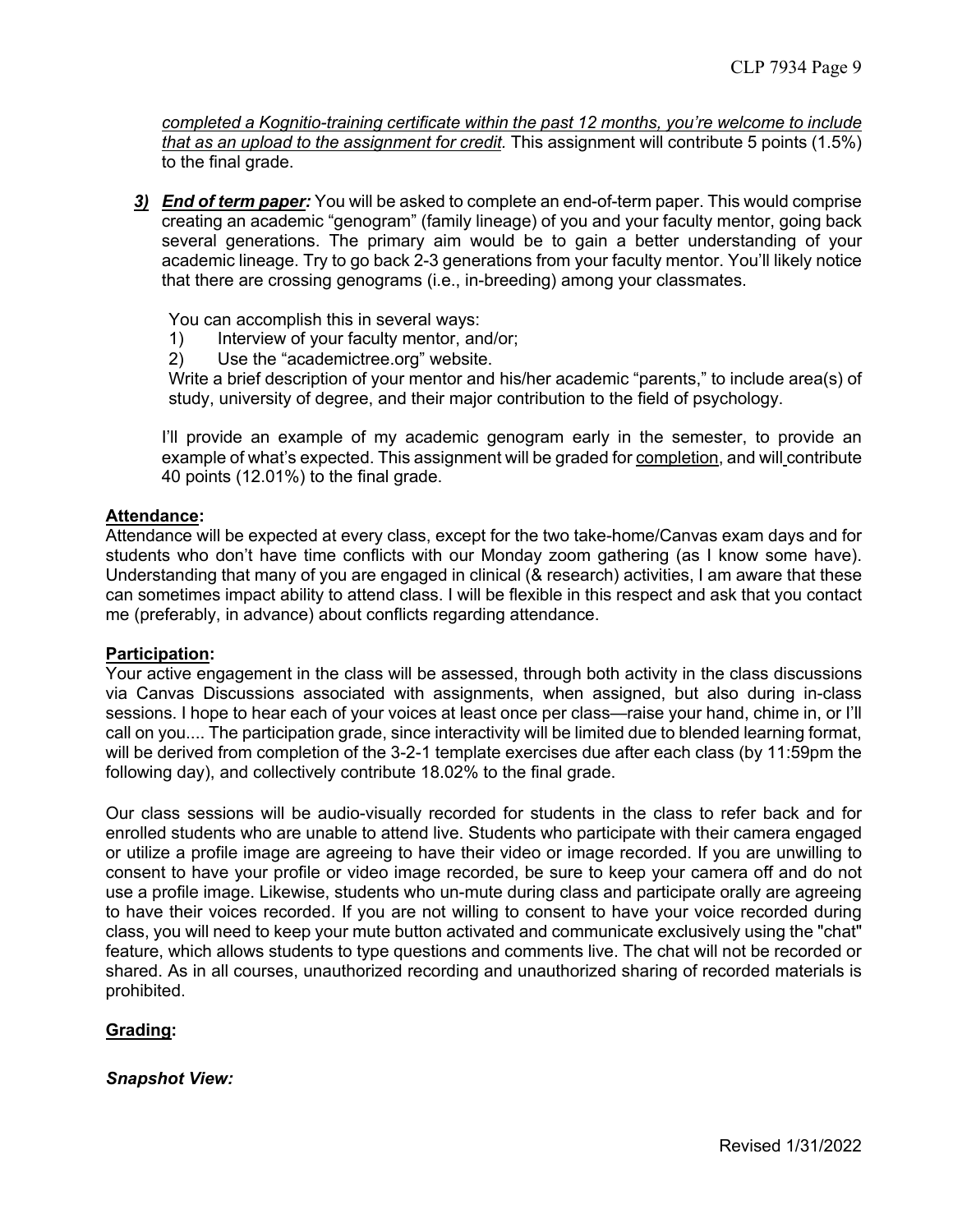| <b>Requirement</b>                                                                                                | # Throughout Semester                         | <b>Total Points (% of</b><br><b>Final Grade)</b> |
|-------------------------------------------------------------------------------------------------------------------|-----------------------------------------------|--------------------------------------------------|
| Exams                                                                                                             | 2                                             | 200 (60.06%)                                     |
| <b>Graded Quizzes</b>                                                                                             | 3                                             | 15 (4.50%; 5 points<br>each)                     |
| Assignments                                                                                                       | 3                                             | 50 (15.01%)                                      |
| Participation, as assessed through 3-2-1 template<br>exercises on Discussion Board for each class<br>presentation | 10 (this does not include<br>the 2 exam days) | 60 (18.02%; 6<br>each)                           |
| <b>Total Points</b>                                                                                               |                                               | 333 (100%)                                       |

## *Detailed View:*

| <b>Requirement</b>                          | <b>Misc. Notes</b>                                                                                                                                                               | <b>Due Date</b>                                                                        | <b>Total Points</b><br>(% of Final<br>Grade) |
|---------------------------------------------|----------------------------------------------------------------------------------------------------------------------------------------------------------------------------------|----------------------------------------------------------------------------------------|----------------------------------------------|
| <b>Exams</b>                                | Exams will be closed-book<br>and closed-note,<br>administered on Canvas<br>using LockDown Browser.<br>The Final exam will be<br>administered via Canvas<br>during "Finals week." | <b>Exam 1: 3/28</b><br><b>Exam 2: 4/27 (3-5pm)</b>                                     |                                              |
| Exam 1                                      | From home via Canvas                                                                                                                                                             | From home, 3/28, using<br>LockDown Browser, via Canvas<br>(open on Canvas 4pm-11:59pm) | 100 (30.03%)                                 |
| Exam 2                                      | From home, during UF's<br>designated final's time via<br>Canvas & LockDown<br><b>Browser</b>                                                                                     | From home 4/27, during "finals<br>week" using LockDown Browser,<br>via Canvas          | 100 (30.03%)                                 |
| <b>Quizzes</b>                              | Quizzes will be closed-book<br>& closed-note, administered<br>on Canvas.                                                                                                         |                                                                                        |                                              |
| <b>Syllabus Quiz</b>                        |                                                                                                                                                                                  | 1/31 via Canvas (open 4pm, due<br>$11:59$ pm)                                          | $0(0\%)$<br>ungraded                         |
| Quiz 1                                      |                                                                                                                                                                                  | 2/28 via Canvas (open 4pm, due<br>$11:59$ pm)                                          | 5(1.5%)                                      |
| Quiz 2                                      |                                                                                                                                                                                  | 3/21 via Canvas (open 4pm, due<br>11:59pm)                                             | 5(1.5%)                                      |
| Practice Quiz to<br><b>Install LockDown</b> |                                                                                                                                                                                  | Any day between 3/14 - 3/26<br>(11;59pm) via Canvas. This<br>practice quiz MUST be     | $0(0\%)$<br>ungraded                         |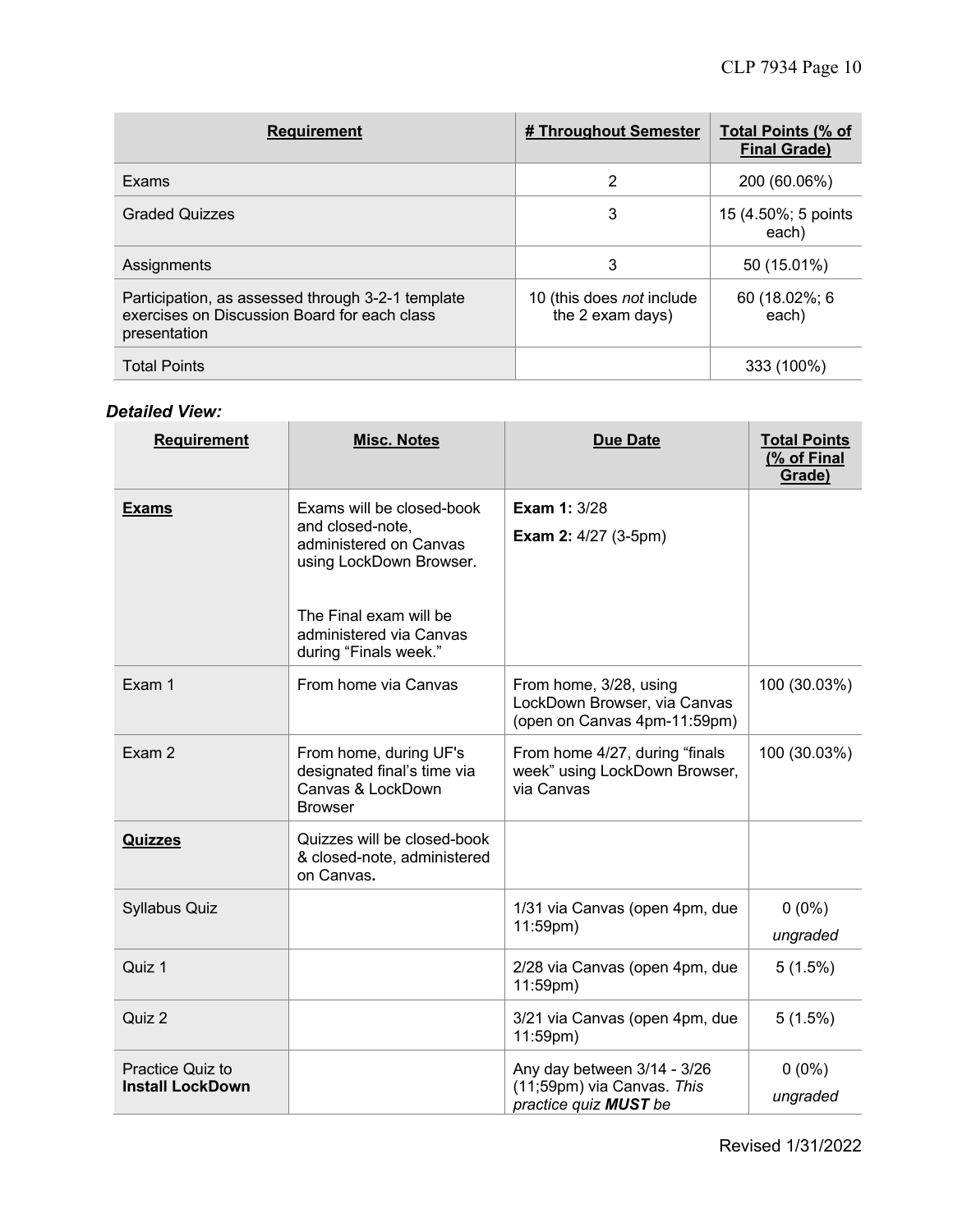| <b>Brower</b> prior to Exam |                                                                 | completed to be able to take<br>exams 1 and 2.                                                                     |              |
|-----------------------------|-----------------------------------------------------------------|--------------------------------------------------------------------------------------------------------------------|--------------|
| Quiz 3                      |                                                                 | 4/18 via Canvas (open 4pm, due<br>11:59pm).                                                                        | 5(1.5%)      |
| <b>Assignments</b>          | Assignments are to be<br>submitted via Canvas                   |                                                                                                                    |              |
| Assignment 1                | <b>Biographical Statement (per</b><br>Canvas assignment #1)     | 2/14, 5PM                                                                                                          | 5(1.5%)      |
| Assignment 2                | Kognito training certificate<br>(per Canvas assignment #2)      | 4/4, 5PM                                                                                                           | 5(1.5%)      |
| Assignment 3                | Final Paper-Academic<br>Genogram ((per Canvas<br>assignment #3) | 4/19, 5PM                                                                                                          | 40 (12.01%)  |
| <b>Participation</b>        | 3-2-1 template                                                  | Within 24 hours of class on<br><b>Canvas Discussion Board</b><br>(typically due by 11:59pm the<br>day after class) | 60 (18.02%)  |
| <b>EXAM 1 DATE</b>          |                                                                 | 3/22                                                                                                               | 100 (30.03%) |
| <b>EXAM 2 DATE</b>          |                                                                 | 4/27                                                                                                               | 100 (30.03%) |
| <b>Total Points</b>         |                                                                 |                                                                                                                    | 333 (100%)   |

#### **Point system used (i.e., how do course percentage points translate into letter grades?):**

**Example:**

| % of<br><b>Points</b><br>earned | $93 -$<br>100  | $90 -$<br>92 | $87 -$<br>89 | $83 -$<br>86 | $80 -$<br>82 | 77<br>79 | $73 -$<br>76 | $70 -$<br>74      | $67 -$<br>69 | $63 -$<br>66 | $60-$<br>62 | <b>Below</b><br>60 |
|---------------------------------|----------------|--------------|--------------|--------------|--------------|----------|--------------|-------------------|--------------|--------------|-------------|--------------------|
| Letter<br>Grade                 | $\overline{ }$ | A-           | B+           | רו<br>D      | B-           | С+       | ⌒            | ⌒<br>$\mathbf{v}$ |              |              | <u> پ</u>   |                    |

Please be aware that a C- is not an acceptable grade for graduate students. The GPA for graduate students must be 3.0. in all 5000 level courses and above to graduate. A grade of C counts toward a graduate degree only if a sufficient number of credits in courses numbered 5000 or higher have been earned with a B+ or higher. In addition, the Bachelor of Health Science Program does not use Cgrades.

| Letter<br>Grade        | A   | А-   | $B+$ | D                | $B -$ | C+   | $\sim$ | $\sim$<br>v- | D+  |    | D-   |     | <b>WF</b>     |     | <b>NG</b> | $\sim$<br><u>ъ</u> |
|------------------------|-----|------|------|------------------|-------|------|--------|--------------|-----|----|------|-----|---------------|-----|-----------|--------------------|
| Grade<br><b>Points</b> | 4.0 | 3.67 | 3.33 | 3.0 <sub>2</sub> | 2.67  | 2.33 | 2.0    | 67،،         | .33 | .0 | 0.67 | 0.0 | $\sim$<br>v.v | 0.0 | ⌒<br>v.v  | 0.0                |

For greater detail on the meaning of letter grades and university policies related to them, see the Registrar's Grade Policy regulations at:

http://catalog.ufl.edu/ugrad/current/regulations/info/grades.aspx

#### **Exam Policy:**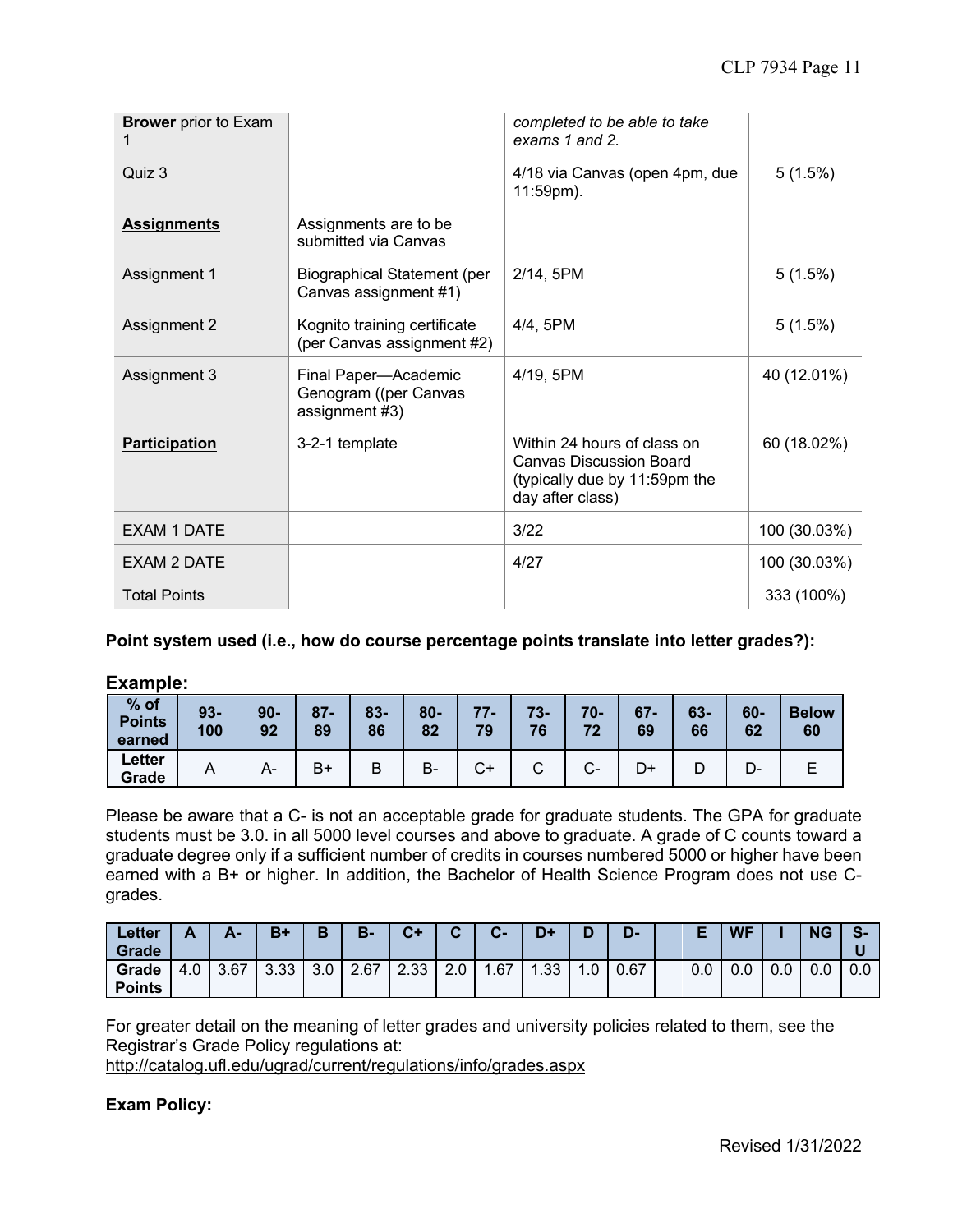There will be 2 exams in this course. Exam 1 (midterm) will be completed during the scheduled course time via canvas. Exam 2 will be completed via Canvas and proctored by HonorLock during "Finals Week" (on **12/13,10am-12pm**). Exams are closed book, will consist of multiple-choice and shortanswer and an extra credit question. Exams will focus on the course content covered since the previous exam; that is, exams will *not* be cumulative. Each exam is worth 100 points, for a total of 200 points.

#### **Policy Related to Make up Exams or Other Work:**

We expect you to attend and to be prepared to participate in all class sessions. Personal issues with respect to fulfillment of course requirements will be handled on an individual basis. If you must miss an exam because of a foreseeable conflict (i.e., professional conference, athletic competition, religious observance, etc.) you are expected to notify us immediately to set-up alternative arrangements *prior* to the exam date. If a student is not in class for an exam due to an illness or medical emergency, they will be required to provide a statement from their healthcare provider documenting the illness or medical emergency. A make-up exam will be provided the first day the student returns to their normal class schedule or at the earliest convenience of the instructor. Requirements for make-up exams, assignments, and other work in this course are consistent with university policies that can be found in the online catalog at: https://catalog.ufl.edu/ugrad/current/regulations/info/attendance.aspx.

Please note all faculty are bound by the UF policy for excused absences. For information regarding the UF Attendance Policy see the Registrar website for additional details: https://catalog.ufl.edu/ugrad/current/regulations/info/attendance.aspx

Excused absences must be consistent with university policies in the Graduate Catalog (http://gradcatalog.ufl.edu/content.php?catoid=10&navoid=2020#attendance) and require appropriate documentation. Additional information can be found here: https://catalog.ufl.edu/ugrad/current/regulations/info/attendance.aspx

#### **Reporting illnesses and family emergencies:**

In the event you experience an unexpected illness, family, or otherwise personal emergency please notify the instructor immediately to set-up alternative arrangements.

#### **The UF Religious Holidays Policy is available at:**

https://catalog.ufl.edu/ugrad/current/regulations/info/attendance.aspx#religious

For University of Florida Students, the following guidelines apply:

- Students, upon prior notification to their instructors, shall be excused from class or other scheduled academic activity to observe a religious holy day of their faith.
- Students shall be permitted a reasonable amount of time to make up the material or activities covered in their absence.
- Students shall not be penalized due to absence from class or other scheduled academic activity because of religious observances.

Any requests for make-ups due to technical issues MUST be accompanied by the ticket number received from LSS when the problem was reported to them. The ticket number will document the time and date of the problem. You MUST e-mail me within 24 hours of the technical difficulty if you wish to request a make-up.

#### **Policy Related to Required Class Attendance:**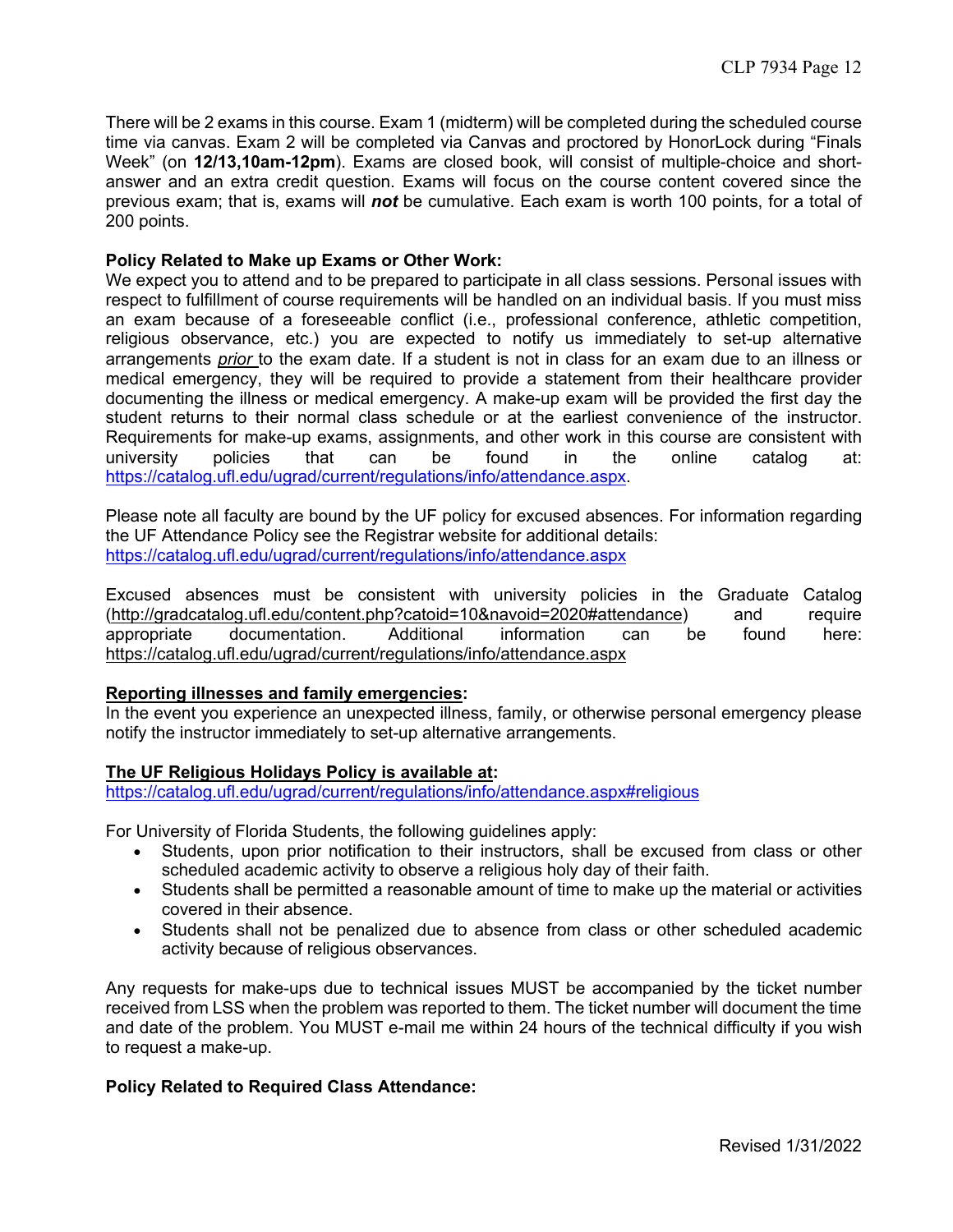Attendance is considered an integral part of the learning experience as class discussions and lectures will include valuable material covered in the examinations that is not otherwise covered in the textbook. Thus, class attendance will be taken, and students are expected to attend all classes and participate in class discussions to have exposure to this information. Class attendance will be calculated into your final grade in the course through submission of the in-class assignments and biweekly quizzes. **NOTE THAT STUDENTS WHO ARE NOT PRESENT IN CLASS (or zoom**, if used**) WILL NOT RECEIVE CREDIT FOR TURNING IN A IN-CLASS ASSIGNMENT OR QUIZ/EXAM THROUGH CANVAS**. If students must be absent, they will be responsible for any missed material by acquiring lecture notes from other students who attended, or viewing the zoom-recorded lecture. You can expect that class slides will, in most cases, be on Canvas; however, not every lecture has slides that will accompany it and not all information will be on slides. Some material presented in lectures will not be in the text and will be included on examinations. Thus, reduced attendance can be expected to result in a lower course grade. Requirements for class attendance and make-up exams, assignments, and other work in this course are consistent with university policies that can be found in the online catalog at: https://catalog.ufl.edu/ugrad/current/regulations/info/attendance.aspx.

Please note all faculty are bound by the UF policy for excused absences. For information regarding the UF Attendance Policy see the Registrar website for additional details: https://catalog.ufl.edu/ugrad/current/regulations/info/attendance.aspx

Please remember cheating, lying, misrepresentation, or plagiarism in any form is unacceptable and inexcusable behavior.

#### **Professionalism and COVID**

As students pursuing a path in the health professions or public health, it is crucial to demonstrate professional behaviors that reflect integrity and commitment to the health of patients, fellow health professionals, and to populations we serve. To accomplish this, a strong responsibility for the wellbeing of others must be evident in our decisions, along with accountability for our actions. Professionalism in the health disciplines requires adherence to high standards of conduct that begin long before graduation. This is particularly true during times of health emergencies such as the COVID pandemic, given our professional habits can have a direct impact upon the health of persons entrusted to us.

If you are not vaccinated, get vaccinated. Vaccines are readily available at no cost and have been demonstrated to be safe and effective against the COVID-19 virus. Visit this link for details on where to get your shot, including options that do not require an appointment: https://coronavirus.ufhealth.org/vaccinations/vaccine-availability/. Students who receive the first dose of the vaccine somewhere off-campus and/or outside of Gainesville can still receive their second dose on campus.

In response to COVID-19, the following professional practices are in place to maintain your learning environment, to enhance the safety of our in-classroom interactions, and to protect the health and safety of ourselves, our patients, our neighbors, and our loved ones.

- You are required to wear approved face coverings at all times while in Health Science Center classrooms and within Health Science Center buildings even if you are vaccinated.
- If you are sick, stay home and self-quarantine. Please visit the UF Health Screen, Test & Protect website about next steps, retake the questionnaire and schedule your test for no sooner than 24 hours after your symptoms began. Please call your primary care provider if you are ill and need immediate care or the UF Student Health Care Center at 352-392-1161 (or email covid@shcc.ufl.edu) to be evaluated for testing and to receive further instructions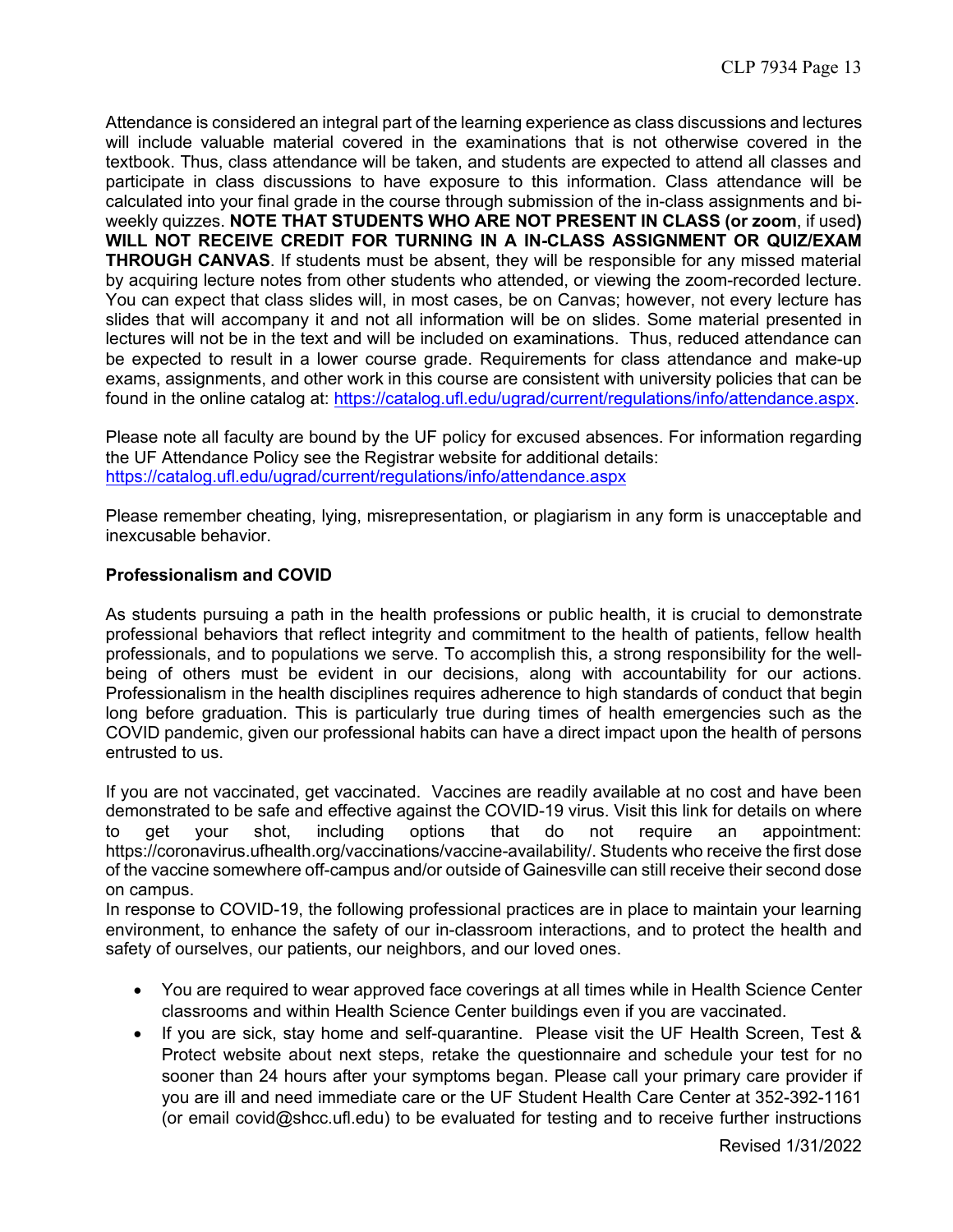about returning to campus. UF Health Screen, Test & Protect offers guidance when you are sick, have been exposed to someone who has tested positive or have tested positive yourself. Visit the UF Health Screen, Test & Protect website for more information.

- Continue to follow healthy habits, including best practices like frequent hand washing.
- Avoid crowded places (including gatherings/parties with more than 10 people).

Sanitizing supplies are available in the classroom if you wish to wipe down your desks prior to sitting down and at the end of the class. Hand sanitizing stations will be located in every classroom.

Course materials will be provided to you with an excused absence, and you will be given a reasonable amount of time to make up work. If you are withheld from campus by the Department of Health through Screen, Test & Protect you are not permitted to use any on campus facilities. Students attempting to attend campus activities when withheld from campus will be referred to the Dean of Students Office.

Continue to regularly visit coronavirus.UFHealth.org and coronavirus.ufl.edu for up-to-date information about COVID-19 and vaccination.

## **COVID-19 Symptoms**

See https://www.cdc.gov/coronavirus/2019-ncov/symptoms-testing/symptoms.html for information about COVID-19 symptoms, which may include fever, cough, shortness of breath or difficulty breathing, fatigue, chills, muscle or body aches, headache, sore throat, congestion or runny nose, nausea or vomiting, diarrhea, and loss of taste or smell.

#### **Recording Within the Course:**

Students are allowed to record video or audio of class lectures. However, the purposes for which these recordings may be used are strictly controlled. The only allowable purposes are (1) for personal educational use, (2) in connection with a complaint to the university, or (3) as evidence in, or in preparation for, a criminal or civil proceeding. All other purposes are prohibited. Specifically, students may not publish recorded lectures without the written consent of the instructor.

A "class lecture" is an educational presentation intended to inform or teach enrolled students about a particular subject, including any instructor-led discussions that form part of the presentation, and delivered by any instructor hired or appointed by the University, or by a guest instructor, as part of a University of Florida course. A class lecture does not include lab sessions, student presentations, clinical presentations such as patient history, academic exercises involving solely student participation, assessments (quizzes, tests, exams), field trips, private conversations between students in the class or between a student and the faculty or lecturer during a class session.

Publication without permission of the instructor is prohibited. To "publish" means to share, transmit, circulate, distribute, or provide access to a recording, regardless of format or medium, to another person (or persons), including but not limited to another student within the same class section. Additionally, a recording, or transcript of a recording, is considered published if it is posted on or uploaded to, in whole or in part, any media platform, including but not limited to social media, book, magazine, newspaper, leaflet, or third-party note/tutoring services. A student who publishes a recording without written consent may be subject to a civil cause of action instituted by a person injured by the publication and/or discipline under UF Regulation 4.040 Student Honor Code and Student Conduct Code.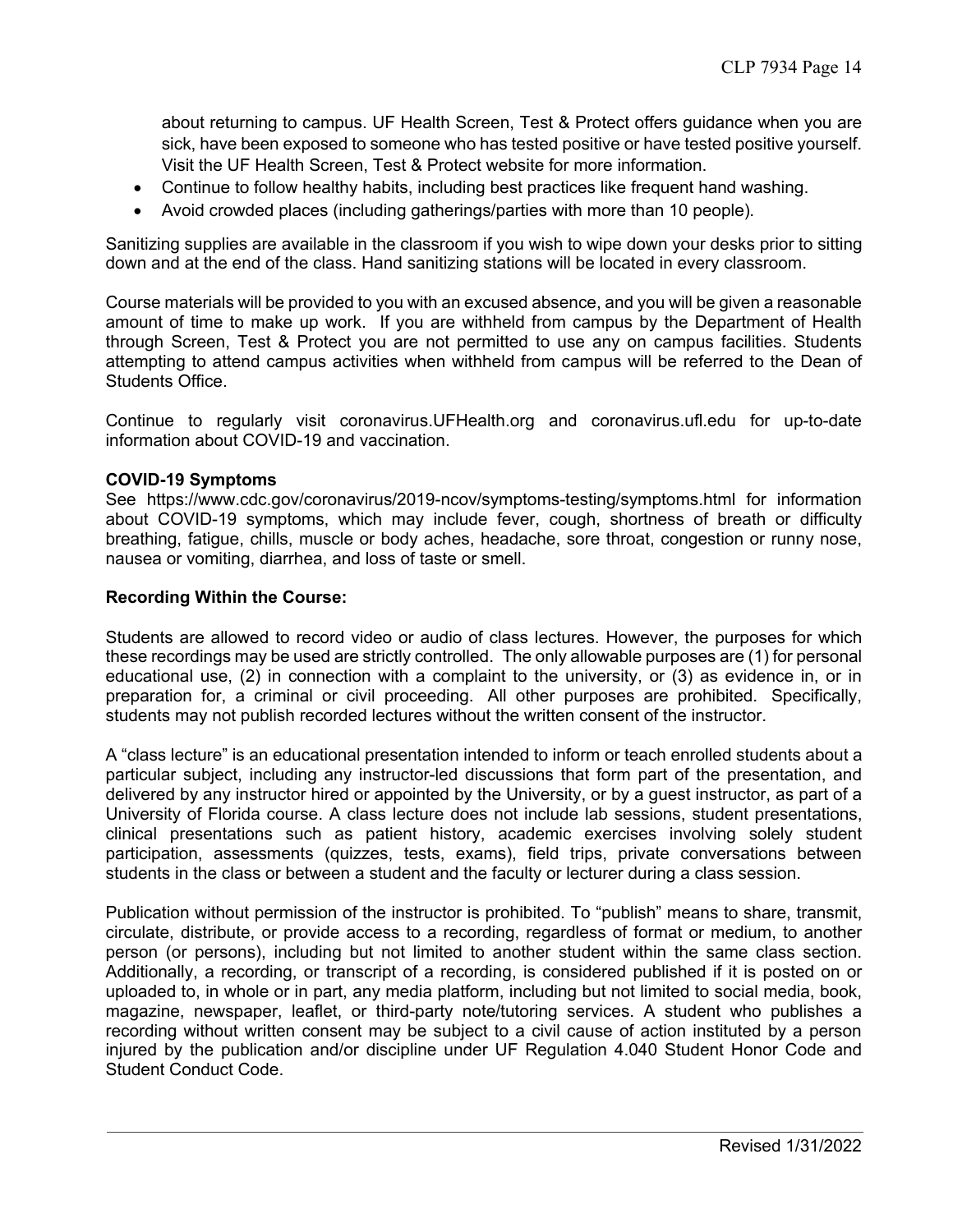## **STUDENT EXPECTATIONS, ROLES, AND OPPORTUNITIES FOR INPUT**

## **Expectations Regarding Course Behavior:**

- Please refrain from using electronic devices during class lectures except for taking notes, completing in-class assignments, and quizzes/exams, as it is distracting and inconsiderate of other students and the instructor.
- Additionally, cell phones, recording devices (unless part of an accommodation for learning disabilities), and text messaging are prohibited during class. must be placed on silent or turned off during class. Any use of a cell phone during class (i.e., chatting, texting) will be considered a violation of this policy as it disrupts other students from learning. Students who violate this policy will be asked to leave and will lose 1% of their final grade per violation. Please speak to the instructor prior to the beginning of class if you experience an emergency that requires you to leave the room to take a phone call.
- Please do not arrive late to class or disrupt the class, as it is distracting and inconsiderate of other students and the instructor.
- To the extent permitted by facility rules and restrictions, you may bring food and/or beverages to class as long as it does not interfere with your ability to work and/or participate in class, and as long as it does not interfere with or your classmates' ability to work and participate in class. You will be expected to clean-up after yourself and dispose of all trash before leaving the classroom.

#### **Academic Integrity:**

Students are expected to act in accordance with the University of Florida policy on academic integrity. As a student at the University of Florida, you have committed yourself to uphold the Honor Code, which includes the following pledge:

#### "**We, the members of the University of Florida community, pledge to hold ourselves and our peers to the highest standards of honesty and integrity**."

You are expected to exhibit behavior consistent with this commitment to the UF academic community, and on all work submitted for credit at the University of Florida, the following pledge is either required or implied:

#### **"On my honor, I have neither given nor received unauthorized aid in doing this assignment."**

It is your individual responsibility to know and comply with all university policies and procedures regarding academic integrity and the Student Honor Code. Violations of the Honor Code at the University of Florida will not be tolerated. Violations will be reported to the Dean of Students Office for consideration of disciplinary action. For additional information regarding Academic Integrity, please see Student Conduct and Honor Code or the Graduate Student Website for additional details: https://www.dso.ufl.edu/sccr/process/student-conduct-honor-code/ http://gradschool.ufl.edu/students/introduction.html

Please remember cheating, lying, misrepresentation, or plagiarism in any form is unacceptable and inexcusable behavior.

#### **Online Faculty Course Evaluation Process**

Students are expected to provide professional and respectful feedback on the quality of instruction in this course by completing course evaluations online via GatorEvals. Guidance on how to give feedback in a professional and respectful manner is available at https://gatorevals.aa.ufl.edu/students/. Students will be notified when the evaluation period opens,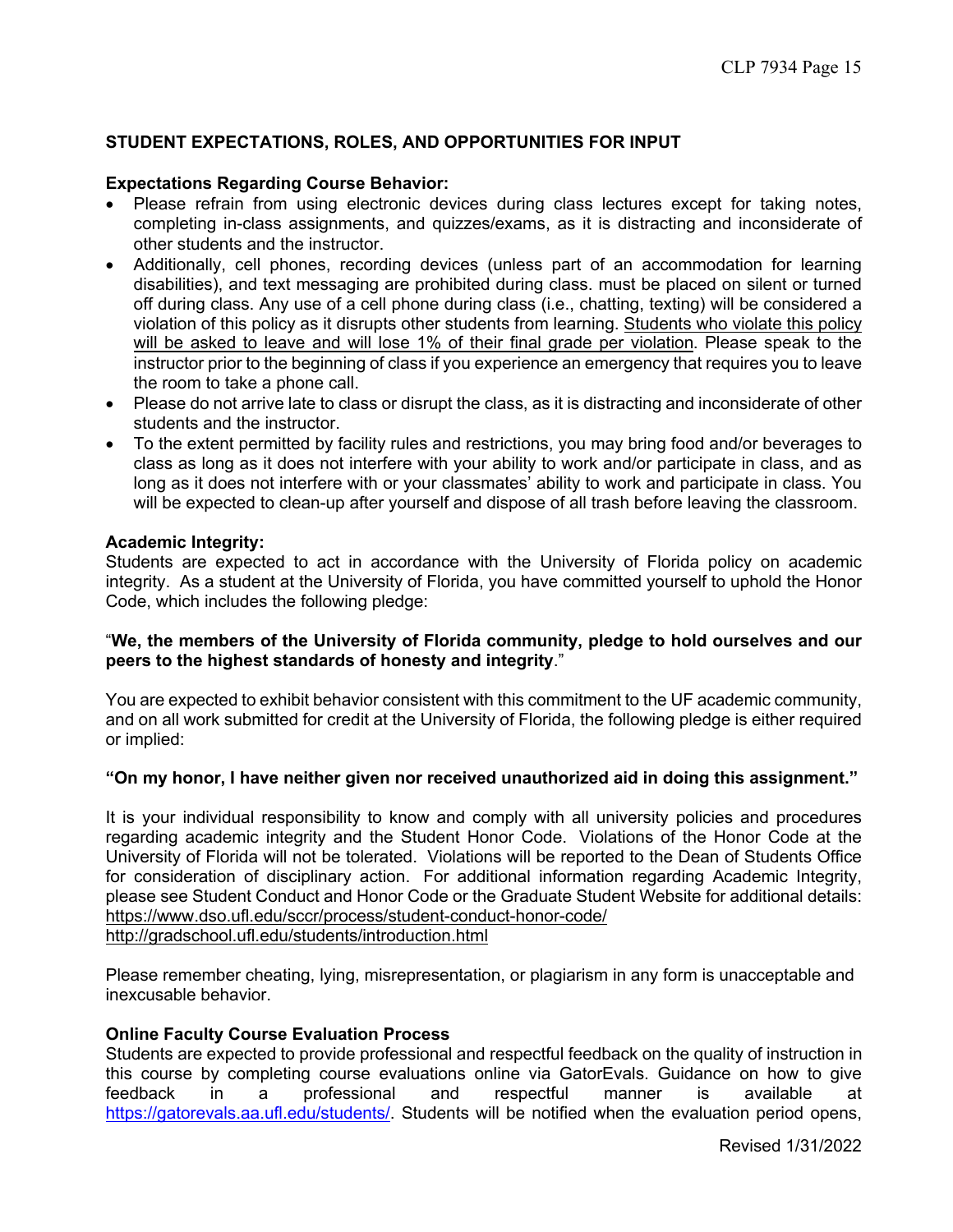and can complete evaluations through the email they receive from GatorEvals, in their Canvas course menu under GatorEvals, or via https://ufl.bluera.com/ufl/. Summaries of course evaluation results are available to students at https://gatorevals.aa.ufl.edu/public-results/.

## **On Campus Face-to-Face**

We will have face-to-face instructional sessions to accomplish the student learning objectives of this course. In response to COVID-19, the following policies and requirements are in place to maintain your learning environment and to enhance the safety of our in-classroom interactions.

- You are required to wear approved face coverings at all times during class and within buildings. Following and enforcing these policies and requirements are all of our responsibility. Failure to do so will lead to a report to the Office of Student Conduct and Conflict Resolution.
- This course has been assigned a physical classroom with enough capacity to maintain physical distancing (6 feet between individuals) requirements. Please utilize designated seats and maintain appropriate spacing between students. Please do not move desks or stations.
- Sanitizing supplies are available in the classroom if you wish to wipe down your desks prior to sitting down and at the end of the class.
- Follow your instructor's guidance on how to enter and exit the classroom. Practice physical distancing to the extent possible when entering and exiting the classroom.
- If you are experiencing COVID-19 symptoms (https://www.cdc.gov/coronavirus/2019 ncov/symptoms-testing/symptoms.html), please use the UF Health screening system (https://coronavirus.ufhealth.org/screen-test-protect/covid-19-exposure-and-symptoms-whodo-i-call-if/) and follow the instructions on whether you are able to attend class.
	- § Course materials will be provided to you with an excused absence, and you will be given a reasonable amount of time to make up work (https://catalog.ufl.edu/UGRD/academic-regulations/attendance-policies/).

#### **Online Synchronous Sessions:**

Our class sessions may be audio visually recorded for students in the class to refer back and for enrolled students who are unable to attend live. Students who participate with their camera engaged or utilize a profile image are agreeing to have their video or image recorded. If you are unwilling to consent to have your profile or video image recorded, be sure to keep your camera off and do not use a profile image. Likewise, students who un-mute during class and participate orally are agreeing to have their voices recorded. If you are not willing to consent to have your voice recorded during class, you will need to keep your mute button activated and communicate exclusively using the "chat" feature, which allows students to type questions and comments live. The chat will not be recorded or shared. As in all courses, unauthorized recording and unauthorized sharing of recorded materials is prohibited.

## **Policy Related to Guests Attending Class:**

Only registered students are permitted to attend class. However, we recognize that students who are caretakers may face occasional unexpected challenges creating attendance barriers. Therefore, by exception, a department chair or his or her designee (e.g., instructors) may grant a student permission to bring a guest(s) for a total of two class sessions per semester. This is two sessions total across all courses. No further extensions will be granted. Please note that guests are **not** permitted to attend either cadaver or wet labs. Students are responsible for course material regardless of attendance. For additional information, please review the Classroom Guests of Students policy in its entirety. Link to full policy: http://facstaff.phhp.ufl.edu/services/resourceguide/getstarted.htm.

#### **SUPPORT SERVICES**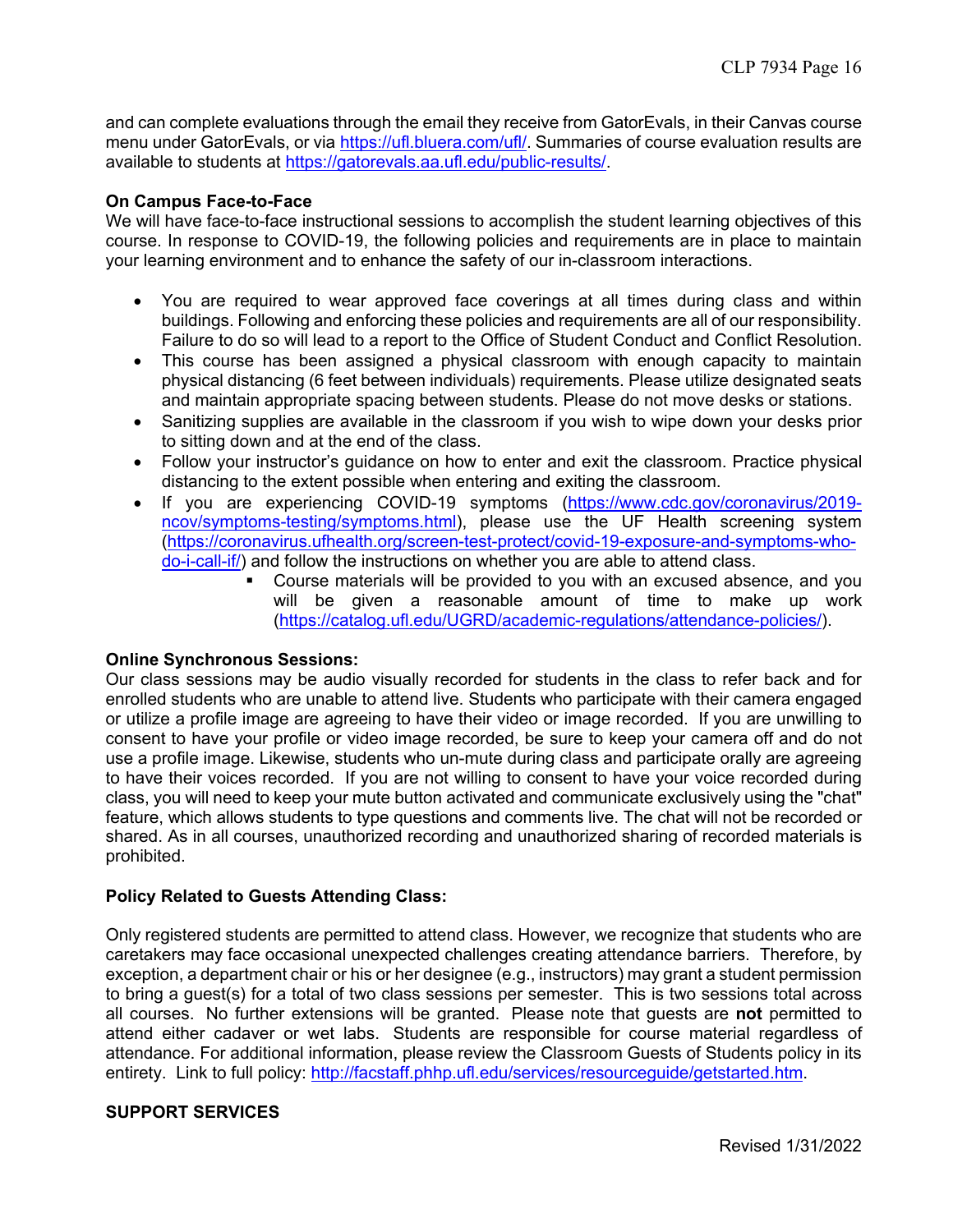#### **Accommodations for Students with Disabilities:**

If you require classroom accommodation because of a disability, it is strongly recommended you register with the Dean of Students Office http://www.dso.ufl.edu within the first week of class or as soon as you believe you might be eligible for accommodations. The Dean of Students Office will provide documentation of accommodations to you, which you must then give to me as the instructor of the course to receive accommodations. Please do this as soon as possible after you receive the letter. Students with disabilities should follow this procedure as early as possible in the semester. The College is committed to providing reasonable accommodations to assist students in their coursework.

#### **Counseling and Student Health**

Students sometimes experience stress from academic expectations and/or personal and interpersonal issues that may interfere with their academic performance. If you find yourself facing issues that have the potential to or are already negatively affecting your coursework, you are encouraged to talk with an instructor and/or seek help through University resources available to you.

- The **Counseling and Wellness Center** 352-392-1575 offers a variety of support services such as psychological assessment and intervention and assistance for math and test anxiety. Visit their web site for more information: http://www.counseling.ufl.edu. On line and in person assistance is available.
- **U Matter We Care** website: http://www.umatter.ufl.edu/. If you are feeling overwhelmed or stressed, you can reach out for help through the You Matter We Care website, which is staffed by Dean of Students and Counseling Center personnel.
- The **Student Health Care Center** at Shands is a satellite clinic of the main Student Health Care Center located on Fletcher Drive on campus. Student Health at Shands offers a variety of clinical services. The clinic is located on the second floor of the Dental Tower in the Health Science Center. For more information, contact the clinic at 392-0627 or check out the web site at: https://shcc.ufl.edu/.
- **Crisis intervention** is always available 24/7 from: Alachua County Crisis Center: (352) 264- 6789 http://www.alachuacounty.us/DEPTS/CSS/CRISISCENTER/Pages/CrisisCenter.aspx
- **University Police Department**: Visit UF Police Department website or call 352-392-1111 (or 9-1-1 for emergencies).
- **UF Health Shands Emergency Room / Trauma Center:** For immediate medical care call 352-733-0111 or go to the emergency room at 1515 SW Archer Road, Gainesville, FL 32608; Visit the UF Health Emergency Room and Trauma Center website.

Do not wait until you reach a crisis to come in and talk with us. We have helped many students through stressful situations impacting their academic performance. You are not alone so do not be afraid to ask for assistance.

#### **Additional Academic Resources**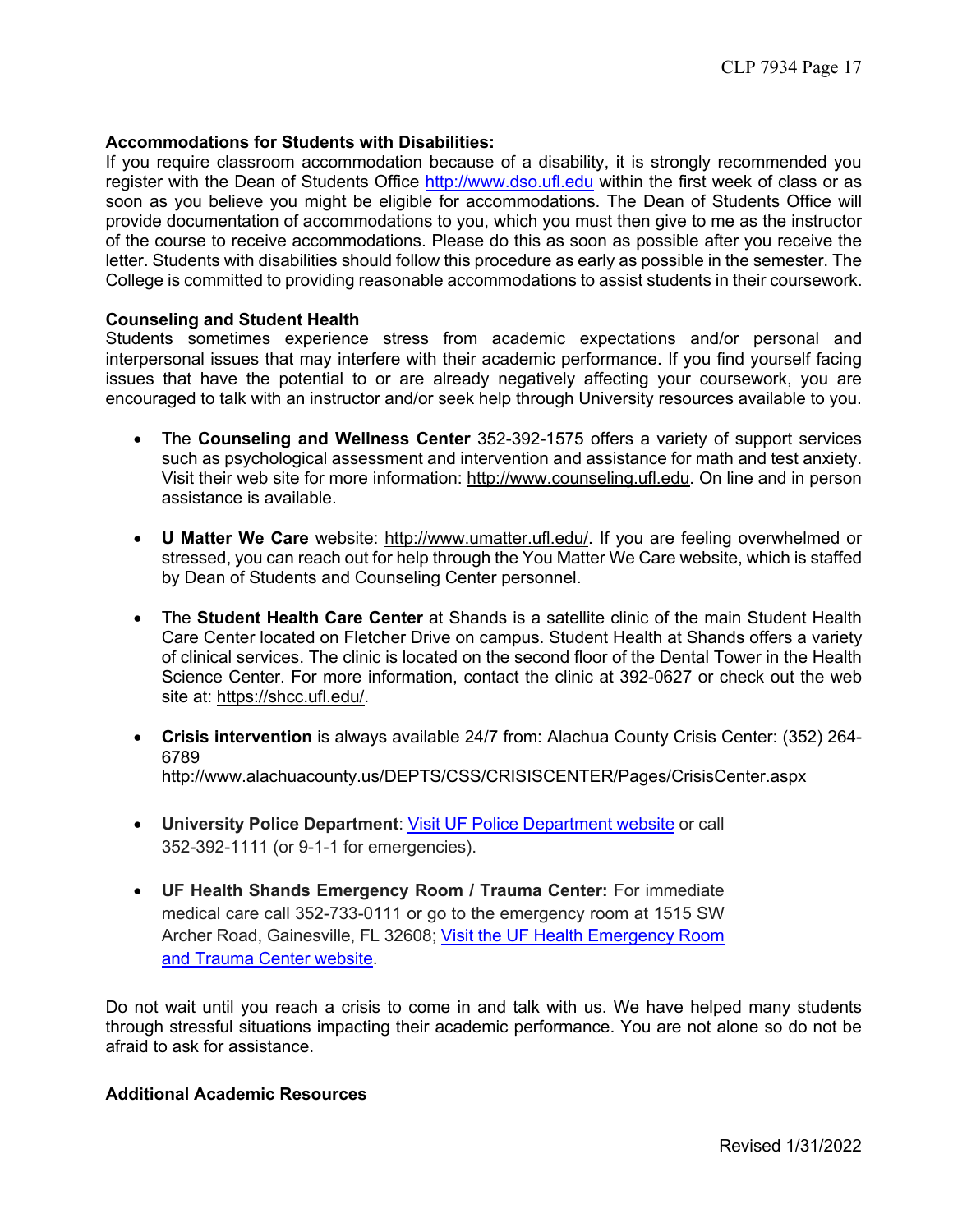**Career Connections Center:** Reitz Union Suite 1300, 352-392-1601. Career assistance and counseling services.

**Library Support: Various ways to receive assistance with respect to using the libraries or finding resources.**

**Teaching Center: Broward Hall, 352-392-2010 or to make an appointment 352- 392-6420. General study skills and tutoring.** 

**Writing Studio***:* **2215 Turlington Hall***,* **352-846-1138. Help brainstorming, formatting, and writing papers.**

**Student Complaints On-Campus:** Visit the Student Honor Code and Student Conduct Code webpage for more information.

**On-Line Students Complaints:** View the Distance Learning Student Complaint Process.

• **E-learning technical support**: Contact the UF Computing Help Desk at 352-392-4357 or via e-mail at helpdesk@ufl.edu.

• Career Connections Center: Reitz Union Suite 1300, 352-392-1601. Career assistance and counseling services.

• **Library Support**: Various ways to receive assistance with respect to using the libraries or finding resources.

• **Teaching Center**: Broward Hall, 352-392-2010 or to make an appointment 352- 392-6420. General study skills and tutoring.

• **Writing Studio**: 2215 Turlington Hall, 352-846-1138. Help brainstorming, formatting, and writing papers.

• **Student Complaints On-Campus:** Visit the Student Honor Code and Student Conduct Code webpage for more information.

• **On-Line Students Complaints:** View the Distance Learning Student Complaint Process.

#### **Inclusive Learning Environment:**

Public health and health professions are based on the belief in human dignity and on respect for the individual. As we share our personal beliefs inside or outside of the classroom, it is always with the understanding that we value and respect diversity of background, experience, and opinion, where every individual feels valued. We believe in, and promote, openness and tolerance of differences in ethnicity and culture, and we respect differing personal, spiritual, religious and political values. We further believe that celebrating such diversity enriches the quality of the educational experiences we provide our students and enhances our own personal and professional relationships. We embrace The University of Florida's Non-Discrimination Policy, which reads, "The University shall actively promote equal opportunity policies and practices conforming to laws against discrimination. The University is committed to non-discrimination with respect to race, creed, color, religion, age, disability, sex, sexual orientation, gender identity and expression, marital status, national origin, political opinions or affiliations, genetic information and veteran status as protected under the Vietnam Era Veterans' Readjustment Assistance Act." If you have questions or concerns about your rights and